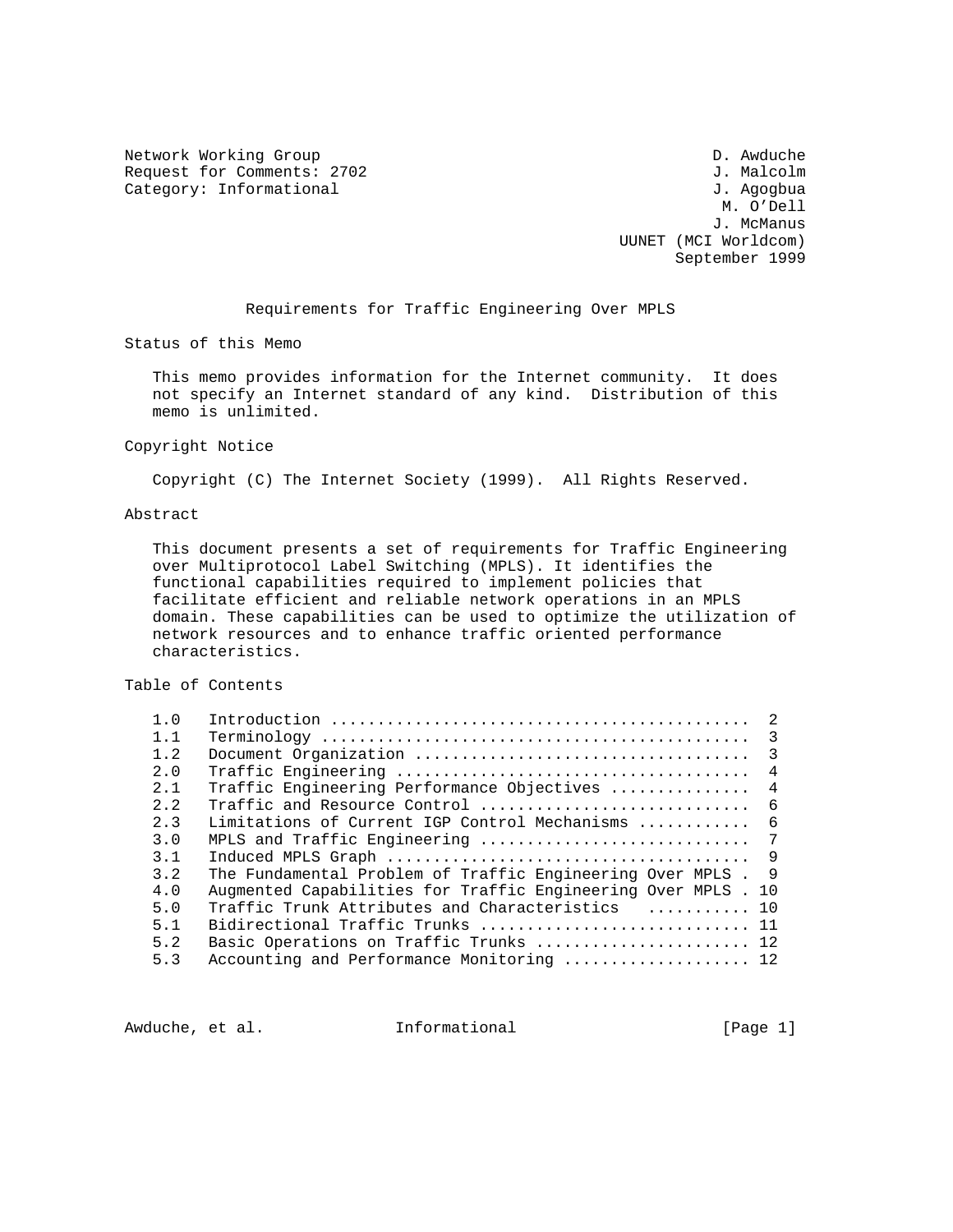| 5.4  | Basic Attributes of Traffic Trunks  13                     |  |
|------|------------------------------------------------------------|--|
| 5.5  | Traffic Parameter Attributes  14                           |  |
| 5.6  | Generic Path Selection and Management Attributes  14       |  |
|      | 5.6.1 Administratively Specified Explicit Paths  15        |  |
|      | 5.6.2 Hierarchy of Preference Rules for Multi-paths  15    |  |
|      | 5.6.3 Resource Class Affinity Attributes  16               |  |
|      |                                                            |  |
|      | 5.6.5 Load Distribution Across Parallel Traffic Trunks  18 |  |
| 5.7  |                                                            |  |
| 5.8  |                                                            |  |
| 5.9  |                                                            |  |
| 5.10 |                                                            |  |
| 6.0  |                                                            |  |
| 6.1  | Maximum Allocation Multiplier  21                          |  |
| 6.2  | Resource Class Attribute  22                               |  |
| 7.0  |                                                            |  |
| 7.1  | Basic Features of Constraint-Based Routing  23             |  |
| 7.2  | Implementation Considerations  24                          |  |
| 8.0  |                                                            |  |
| 9.0  |                                                            |  |
| 10.0 |                                                            |  |
| 11.0 |                                                            |  |
| 12.0 |                                                            |  |
| 13.0 | Full Copyright Statement  29                               |  |

### 1.0 Introduction

 Multiprotocol Label Switching (MPLS) [1,2] integrates a label swapping framework with network layer routing. The basic idea involves assigning short fixed length labels to packets at the ingress to an MPLS cloud (based on the concept of forwarding equivalence classes [1,2]). Throughout the interior of the MPLS domain, the labels attached to packets are used to make forwarding decisions (usually without recourse to the original packet headers).

 A set of powerful constructs to address many critical issues in the emerging differentiated services Internet can be devised from this relatively simple paradigm. One of the most significant initial applications of MPLS will be in Traffic Engineering. The importance of this application is already well-recognized (see [1,2,3]).

 This manuscript is exclusively focused on the Traffic Engineering applications of MPLS. Specifically, the goal of this document is to highlight the issues and requirements for Traffic Engineering in a large Internet backbone. The expectation is that the MPLS specifications, or implementations derived therefrom, will address

Awduche, et al. **Informational** [Page 2]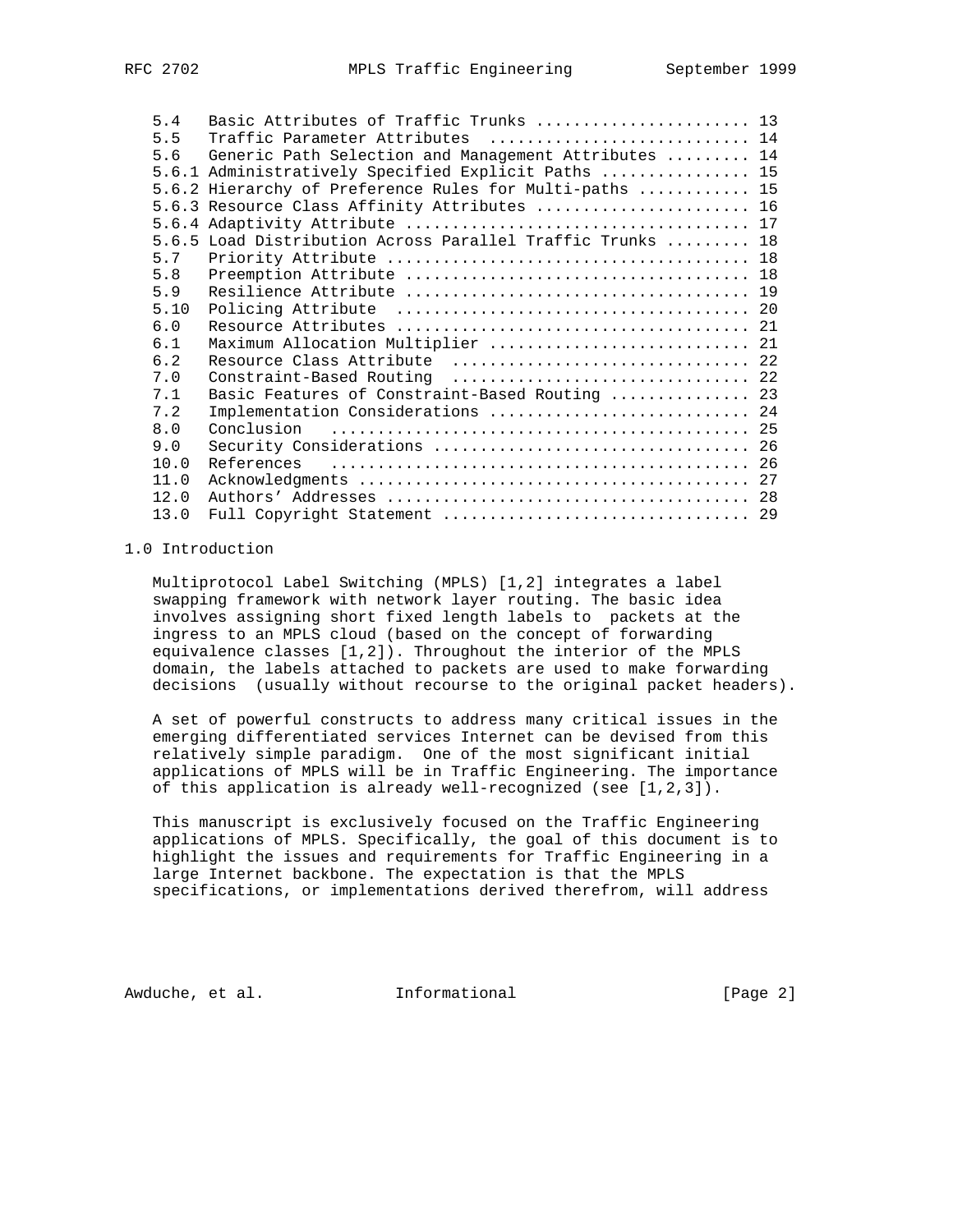the realization of these objectives. A description of the basic capabilities and functionality required of an MPLS implementation to accommodate the requirements is also presented.

 It should be noted that even though the focus is on Internet backbones, the capabilities described in this document are equally applicable to Traffic Engineering in enterprise networks. In general, the capabilities can be applied to any label switched network under a single technical administration in which at least two paths exist between two nodes.

 Some recent manuscripts have focused on the considerations pertaining to Traffic Engineering and Traffic management under MPLS, most notably the works of Li and Rekhter [3], and others. In [3], an architecture is proposed which employs MPLS and RSVP to provide scalable differentiated services and Traffic Engineering in the Internet. The present manuscript complements the aforementioned and similar efforts. It reflects the authors' operational experience in managing a large Internet backbone.

### 1.1 Terminology

 The reader is assumed to be familiar with the MPLS terminology as defined in [1].

 The key words "MUST", "MUST NOT", "REQUIRED", "SHALL", "SHALL NOT", "SHOULD", "SHOULD NOT", "RECOMMENDED", "MAY", and "OPTIONAL" in this document are to be interpreted as described in RFC 2119 [11].

### 1.2 Document Organization

 The remainder of this document is organized as follows: Section 2 discusses the basic functions of Traffic Engineering in the Internet. Section 3, provides an overview of the traffic Engineering potentials of MPLS. Sections 1 to 3 are essentially background material. Section 4 presents an overview of the fundamental requirements for Traffic Engineering over MPLS. Section 5 describes the desirable attributes and characteristics of traffic trunks which are pertinent to Traffic Engineering. Section 6 presents a set of attributes which can be associated with resources to constrain the routability of traffic trunks and LSPs through them. Section 7 advocates the introduction of a "constraint-based routing" framework in MPLS domains. Finally, Section 8 contains concluding remarks.

Awduche, et al. **Informational** [Page 3]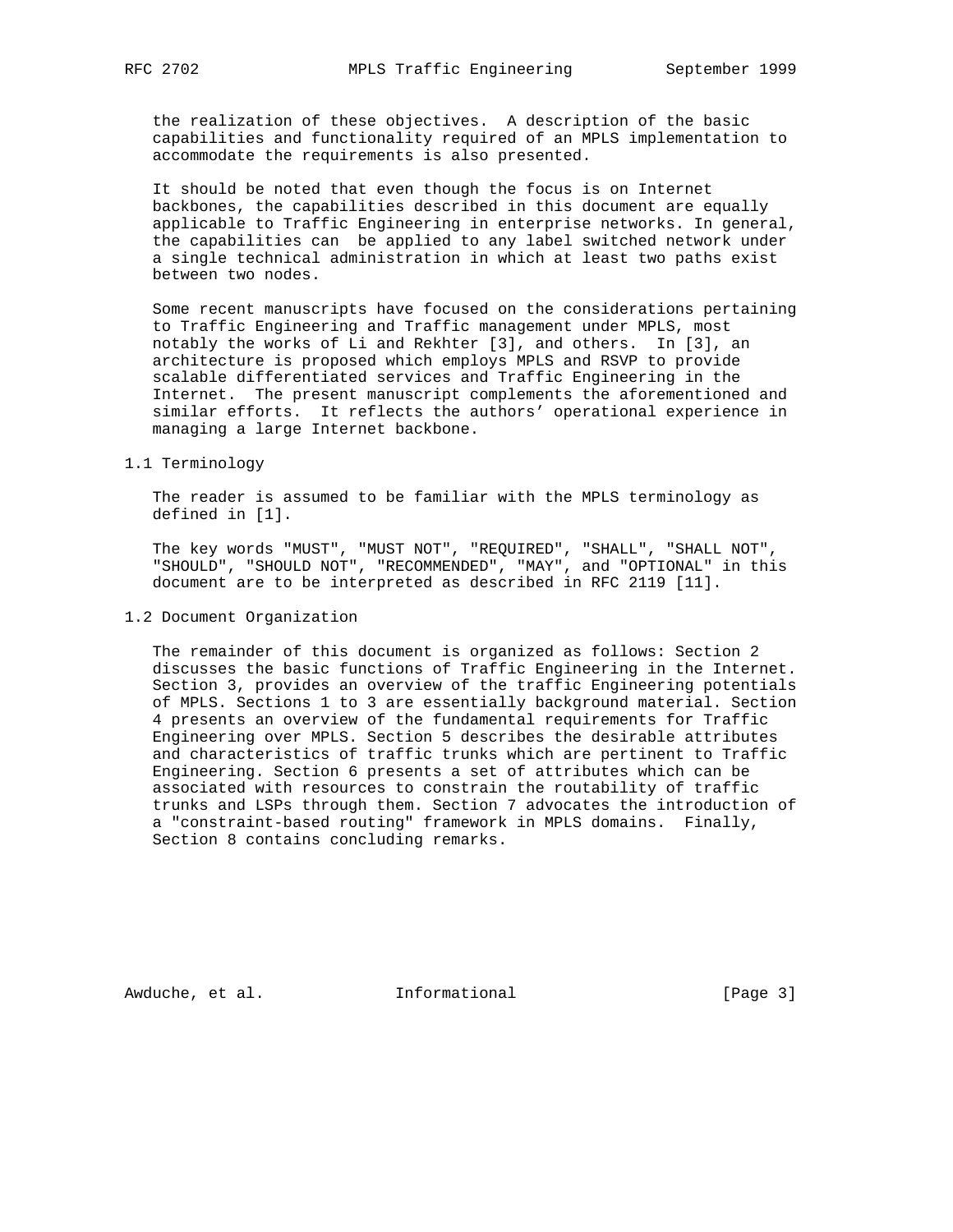## 2.0 Traffic Engineering

 This section describes the basic functions of Traffic Engineering in an Autonomous System in the contemporary Internet. The limitations of current IGPs with respect to traffic and resource control are highlighted. This section serves as motivation for the requirements on MPLS.

 Traffic Engineering (TE) is concerned with performance optimization of operational networks. In general, it encompasses the application of technology and scientific principles to the measurement, modeling, characterization, and control of Internet traffic, and the application of such knowledge and techniques to achieve specific performance objectives. The aspects of Traffic Engineering that are of interest concerning MPLS are measurement and control.

 A major goal of Internet Traffic Engineering is to facilitate efficient and reliable network operations while simultaneously optimizing network resource utilization and traffic performance. Traffic Engineering has become an indispensable function in many large Autonomous Systems because of the high cost of network assets and the commercial and competitive nature of the Internet. These factors emphasize the need for maximal operational efficiency.

2.1 Traffic Engineering Performance Objectives

 The key performance objectives associated with traffic engineering can be classified as being either:

- 1. traffic oriented or
- 2. resource oriented.

 Traffic oriented performance objectives include the aspects that enhance the QoS of traffic streams. In a single class, best effort Internet service model, the key traffic oriented performance objectives include: minimization of packet loss, minimization of delay, maximization of throughput, and enforcement of service level agreements. Under a single class best effort Internet service model, minimization of packet loss is one of the most important traffic oriented performance objectives. Statistically bounded traffic oriented performance objectives (such as peak to peak packet delay variation, loss ratio, and maximum packet transfer delay) might become useful in the forthcoming differentiated services Internet.

 Resource oriented performance objectives include the aspects pertaining to the optimization of resource utilization. Efficient management of network resources is the vehicle for the attainment of

Awduche, et al. 1nformational 1999 [Page 4]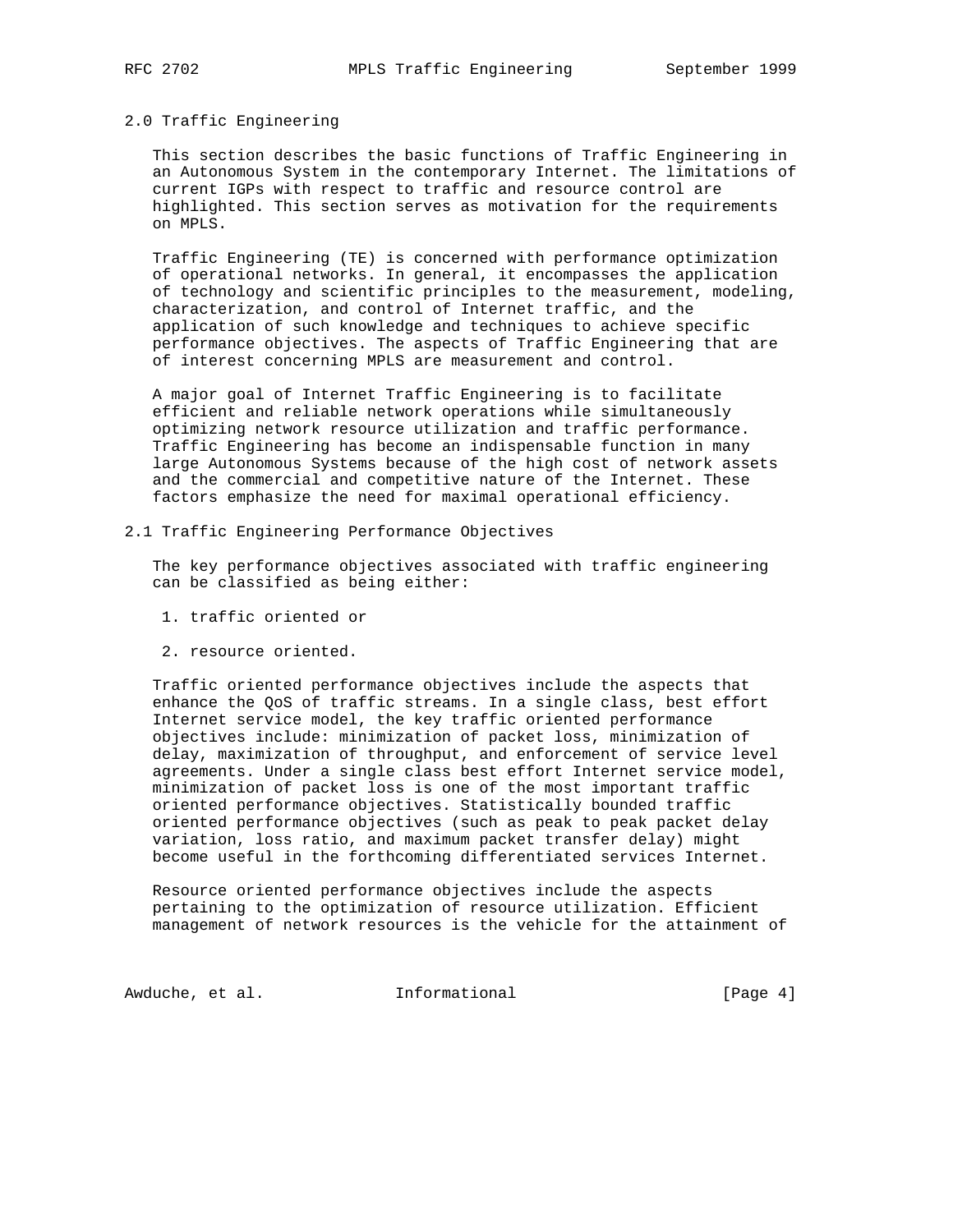resource oriented performance objectives. In particular, it is generally desirable to ensure that subsets of network resources do not become over utilized and congested while other subsets along alternate feasible paths remain underutilized. Bandwidth is a crucial resource in contemporary networks. Therefore, a central function of Traffic Engineering is to efficiently manage bandwidth resources.

 Minimizing congestion is a primary traffic and resource oriented performance objective. The interest here is on congestion problems that are prolonged rather than on transient congestion resulting from instantaneous bursts. Congestion typically manifests under two scenarios:

- 1. When network resources are insufficient or inadequate to accommodate offered load.
- 2. When traffic streams are inefficiently mapped onto available resources; causing subsets of network resources to become over-utilized while others remain underutilized.

 The first type of congestion problem can be addressed by either: (i) expansion of capacity, or (ii) application of classical congestion control techniques, or (iii) both. Classical congestion control techniques attempt to regulate the demand so that the traffic fits onto available resources. Classical techniques for congestion control include: rate limiting, window flow control, router queue management, schedule-based control, and others; (see [8] and the references therein).

 The second type of congestion problems, namely those resulting from inefficient resource allocation, can usually be addressed through Traffic Engineering.

 In general, congestion resulting from inefficient resource allocation can be reduced by adopting load balancing policies. The objective of such strategies is to minimize maximum congestion or alternatively to minimize maximum resource utilization, through efficient resource allocation. When congestion is minimized through efficient resource allocation, packet loss decreases, transit delay decreases, and aggregate throughput increases. Thereby, the perception of network service quality experienced by end users becomes significantly enhanced.

 Clearly, load balancing is an important network performance optimization policy. Nevertheless, the capabilities provided for Traffic Engineering should be flexible enough so that network administrators can implement other policies which take into account the prevailing cost structure and the utility or revenue model.

Awduche, et al. 1nformational 1999 [Page 5]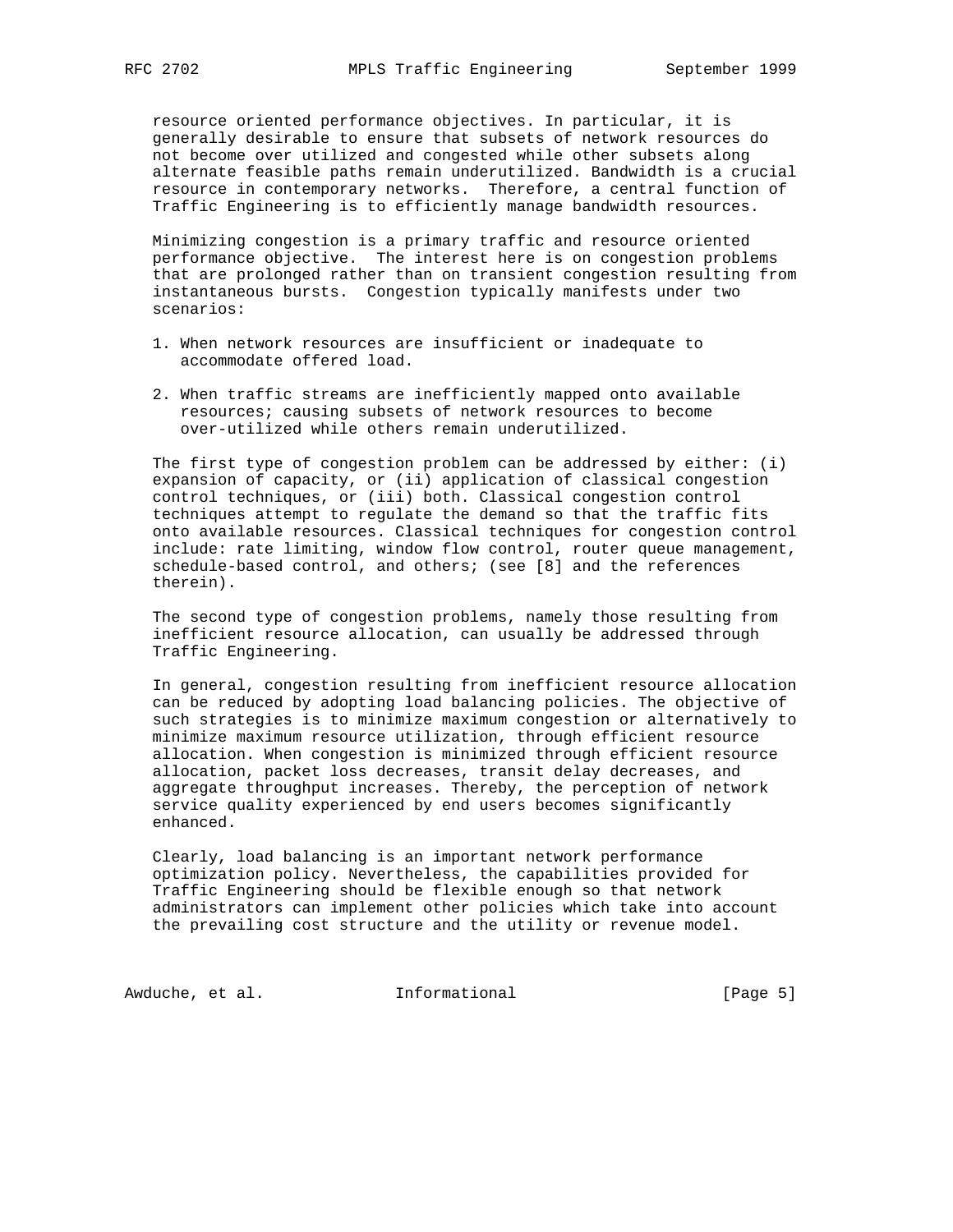# 2.2 Traffic and Resource Control

 Performance optimization of operational networks is fundamentally a control problem. In the traffic engineering process model, the Traffic Engineer, or a suitable automaton, acts as the controller in an adaptive feedback control system. This system includes a set of interconnected network elements, a network performance monitoring system, and a set of network configuration management tools. The Traffic Engineer formulates a control policy, observes the state of the network through the monitoring system, characterizes the traffic, and applies control actions to drive the network to a desired state, in accordance with the control policy. This can be accomplished reactively by taking action in response to the current state of the network, or pro-actively by using forecasting techniques to anticipate future trends and applying action to obviate the predicted undesirable future states.

Ideally, control actions should involve:

- 1. Modification of traffic management parameters,
- 2. Modification of parameters associated with routing, and
- 3. Modification of attributes and constraints associated with resources.

 The level of manual intervention involved in the traffic engineering process should be minimized whenever possible. This can be accomplished by automating aspects of the control actions described above, in a distributed and scalable fashion.

2.3 Limitations of Current IGP Control Mechanisms

 This subsection reviews some of the well known limitations of current IGPs with regard to Traffic Engineering.

 The control capabilities offered by existing Internet interior gateway protocols are not adequate for Traffic Engineering. This makes it difficult to actualize effective policies to address network performance problems. Indeed, IGPs based on shortest path algorithms contribute significantly to congestion problems in Autonomous Systems within the Internet. SPF algorithms generally optimize based on a simple additive metric. These protocols are topology driven, so bandwidth availability and traffic characteristics are not factors considered in routing decisions. Consequently, congestion frequently occurs when:

Awduche, et al. **Informational** [Page 6]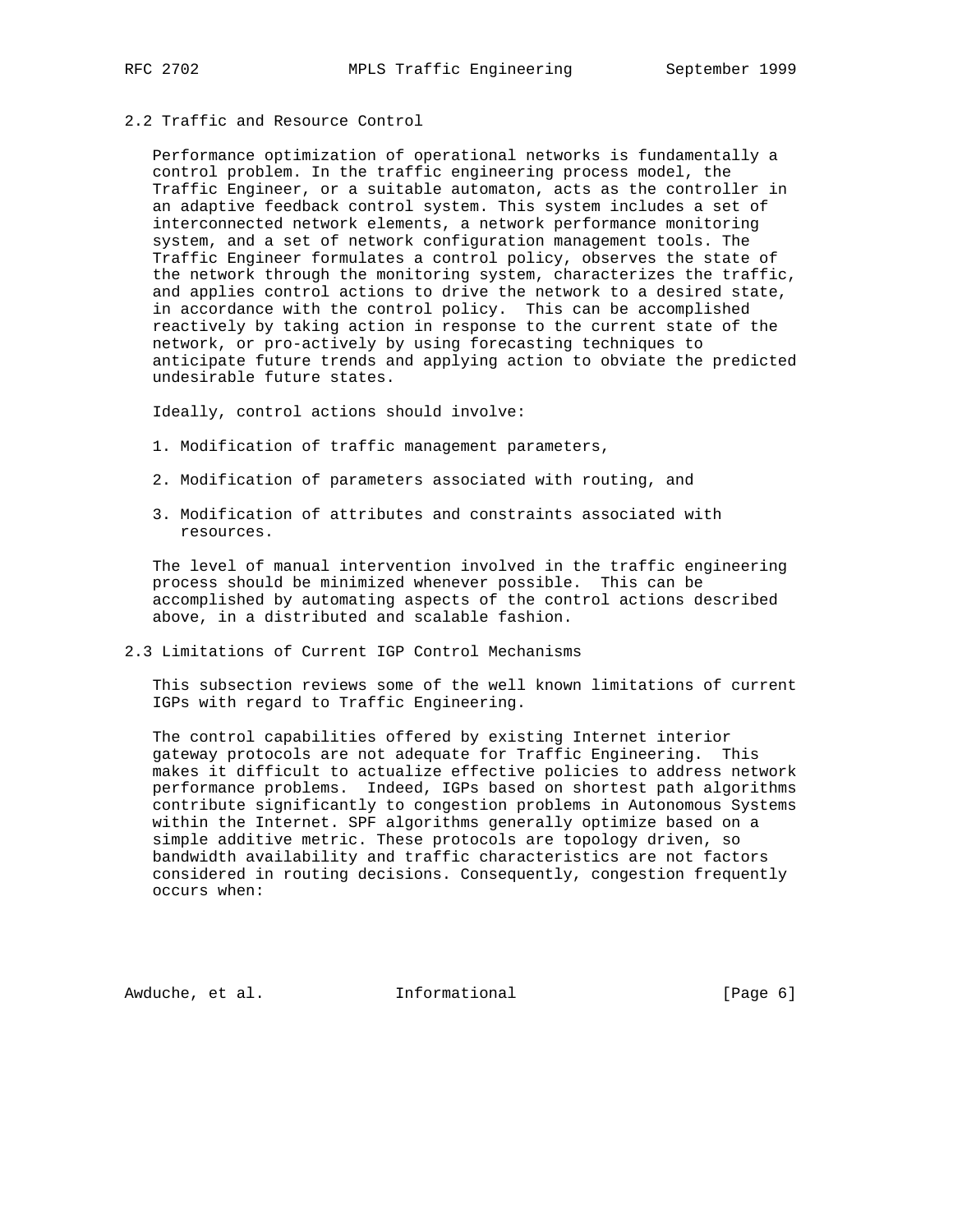- - 1. the shortest paths of multiple traffic streams converge on specific links or router interfaces, or
	- 2. a given traffic stream is routed through a link or router interface which does not have enough bandwidth to accommodate it.

 These scenarios manifest even when feasible alternate paths with excess capacity exist. It is this aspect of congestion problems (-- a symptom of suboptimal resource allocation) that Traffic Engineering aims to vigorously obviate. Equal cost path load sharing can be used to address the second cause for congestion listed above with some degree of success, however it is generally not helpful in alleviating congestion due to the first cause listed above and particularly not in large networks with dense topology.

 A popular approach to circumvent the inadequacies of current IGPs is through the use of an overlay model, such as IP over ATM or IP over frame relay. The overlay model extends the design space by enabling arbitrary virtual topologies to be provisioned atop the network's physical topology. The virtual topology is constructed from virtual circuits which appear as physical links to the IGP routing protocols. The overlay model provides additional important services to support traffic and resource control, including: (1) constraint-based routing at the VC level, (2) support for administratively configurable explicit VC paths, (3) path compression, (4) call admission control functions, (5) traffic shaping and traffic policing functions, and (6) survivability of VCs. These capabilities enable the actualization of a variety of Traffic Engineering policies. For example, virtual circuits can easily be rerouted to move traffic from over-utilized resources onto relatively underutilized ones.

 For Traffic Engineering in large dense networks, it is desirable to equip MPLS with a level of functionality at least commensurate with current overlay models. Fortunately, this can be done in a fairly straight forward manner.

# 3.0 MPLS and Traffic Engineering

 This section provides an overview of the applicability of MPLS to Traffic Engineering. Subsequent sections discuss the set of capabilities required to meet the Traffic Engineering requirements.

 MPLS is strategically significant for Traffic Engineering because it can potentially provide most of the functionality available from the overlay model, in an integrated manner, and at a lower cost than the currently competing alternatives. Equally importantly, MPLS offers

Awduche, et al. 1nformational 1999 [Page 7]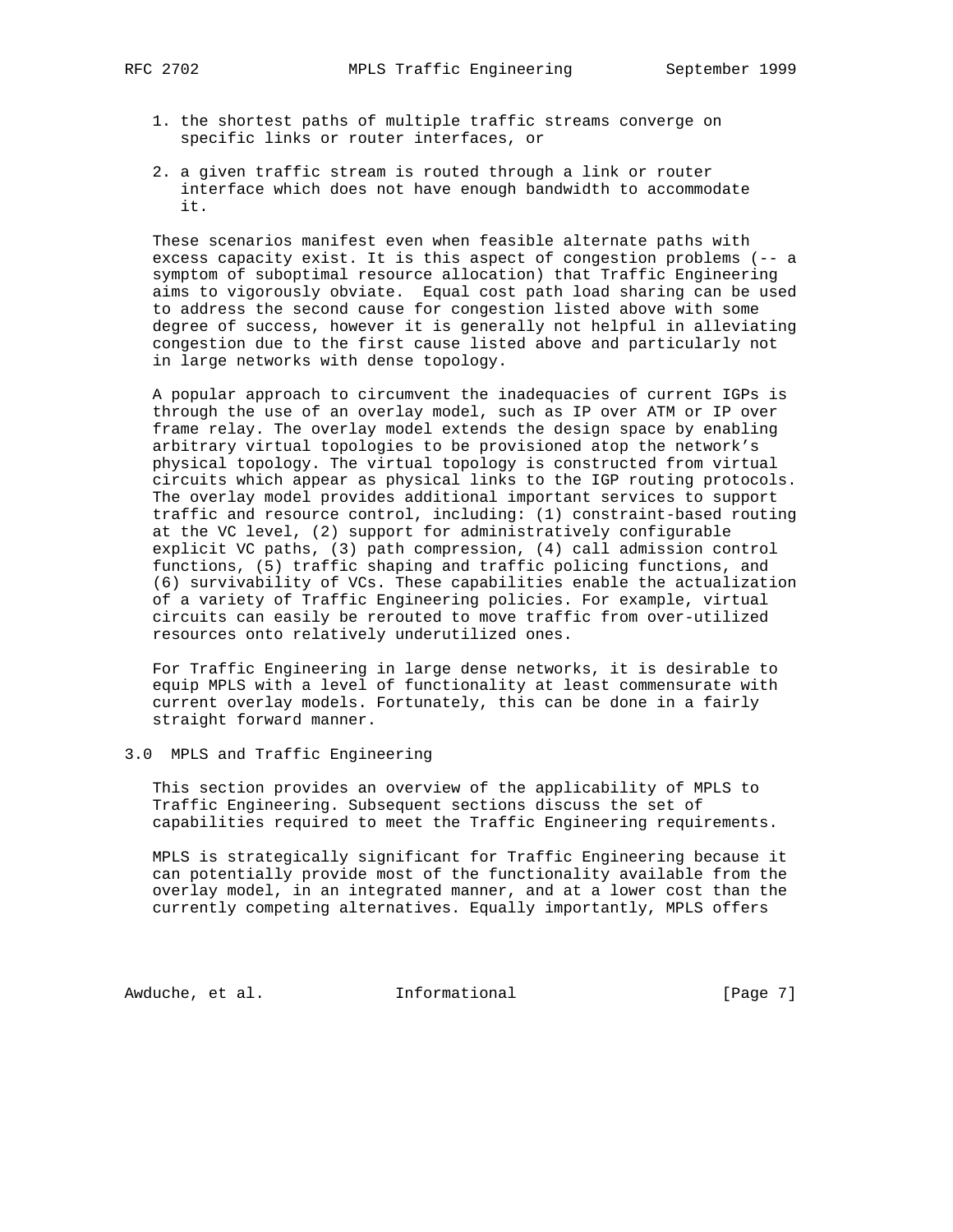the possibility to automate aspects of the Traffic Engineering function. This last consideration requires further investigation and is beyond the scope of this manuscript.

 A note on terminology: The concept of MPLS traffic trunks is used extensively in the remainder of this document. According to Li and Rekhter [3], a traffic trunk is an aggregation of traffic flows of the same class which are placed inside a Label Switched Path. Essentially, a traffic trunk is an abstract representation of traffic to which specific characteristics can be associated. It is useful to view traffic trunks as objects that can be routed; that is, the path through which a traffic trunk traverses can be changed. In this respect, traffic trunks are similar to virtual circuits in ATM and Frame Relay networks. It is important, however, to emphasize that there is a fundamental distinction between a traffic trunk and the path, and indeed the LSP, through which it traverses. An LSP is a specification of the label switched path through which the traffic traverses. In practice, the terms LSP and traffic trunk are often used synonymously. Additional characteristics of traffic trunks as used in this manuscript are summarized in section 5.0.

 The attractiveness of MPLS for Traffic Engineering can be attributed to the following factors: (1) explicit label switched paths which are not constrained by the destination based forwarding paradigm can be easily created through manual administrative action or through automated action by the underlying protocols, (2) LSPs can potentially be efficiently maintained, (3) traffic trunks can be instantiated and mapped onto LSPs, (4) a set of attributes can be associated with traffic trunks which modulate their behavioral characteristics, (5) a set of attributes can be associated with resources which constrain the placement of LSPs and traffic trunks across them, (6) MPLS allows for both traffic aggregation and disaggregation whereas classical destination only based IP forwarding permits only aggregation, (7) it is relatively easy to integrate a "constraint-based routing" framework with MPLS, (8) a good implementation of MPLS can offer significantly lower overhead than competing alternatives for Traffic Engineering.

 Additionally, through explicit label switched paths, MPLS permits a quasi circuit switching capability to be superimposed on the current Internet routing model. Many of the existing proposals for Traffic Engineering over MPLS focus only on the potential to create explicit LSPs. Although this capability is fundamental for Traffic Engineering, it is not really sufficient. Additional augmentations are required to foster the actualization of policies leading to performance optimization of large operational networks. Some of the necessary augmentations are described in this manuscript.

Awduche, et al. 1nformational 1999 [Page 8]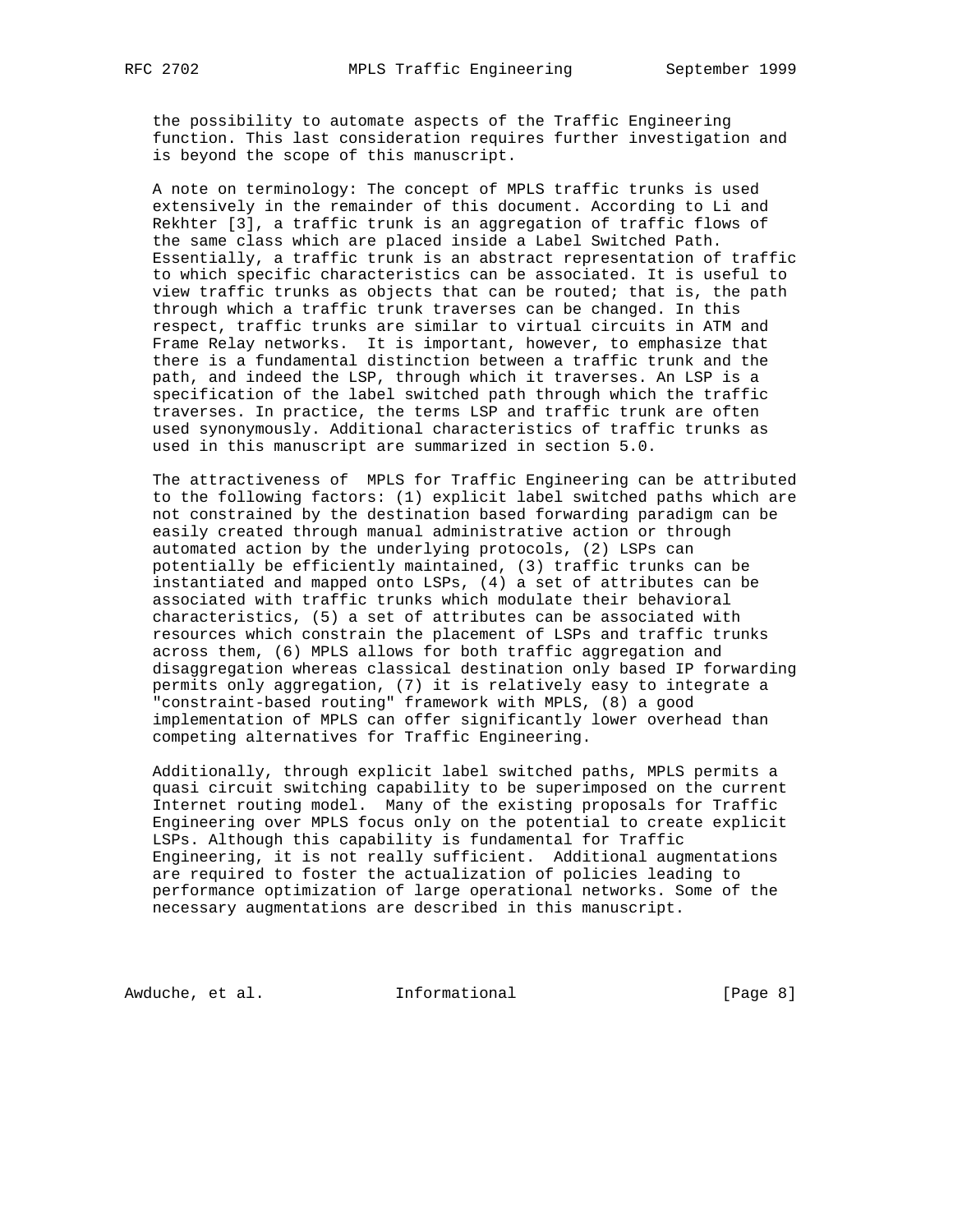### 3.1 Induced MPLS Graph

 This subsection introduces the concept of an "induced MPLS graph" which is central to Traffic Engineering in MPLS domains. An induced MPLS graph is analogous to a virtual topology in an overlay model. It is logically mapped onto the physical network through the selection of LSPs for traffic trunks.

 An induced MPLS graph consists of a set of LSRs which comprise the nodes of the graph and a set of LSPs which provide logical point to point connectivity between the LSRs, and hence serve as the links of the induced graph. it may be possible to construct hierarchical induced MPLS graphs based on the concept of label stacks (see [1]).

 Induced MPLS graphs are important because the basic problem of bandwidth management in an MPLS domain is the issue of how to efficiently map an induced MPLS graph onto the physical network topology. The induced MPLS graph abstraction is formalized below.

Let  $G = (V, E, c)$  be a capacitated graph depicting the physical topology of the network. Here, V is the set of nodes in the network and E is the set of links; that is, for v and w in V, the object  $(v,w)$  is in E if  $v$  and  $w$  are directly connected under G. The parameter "c" is a set of capacity and other constraints associated with E and V. We will refer to G as the "base" network topology.

Let  $H = (U, F, d)$  be the induced MPLS graph, where U is a subset of V representing the set of LSRs in the network, or more precisely the set of LSRs that are the endpoints of at least one LSP. Here, F is the set of LSPs, so that for x and y in U, the object  $(x, y)$  is in F if there is an LSP with x and y as endpoints. The parameter "d" is the set of demands and restrictions associated with F. Evidently, H is a directed graph. It can be seen that H depends on the transitivity characteristics of G.

3.2 The Fundamental Problem of Traffic Engineering Over MPLS

 There are basically three fundamental problems that relate to Traffic Engineering over MPLS.

- The first problem concerns how to map packets onto forwarding equivalence classes.
- The second problem concerns how to map forwarding equivalence classes onto traffic trunks.
- The third problem concerns how to map traffic trunks onto the physical network topology through label switched paths.

Awduche, et al. 1nformational 1999 [Page 9]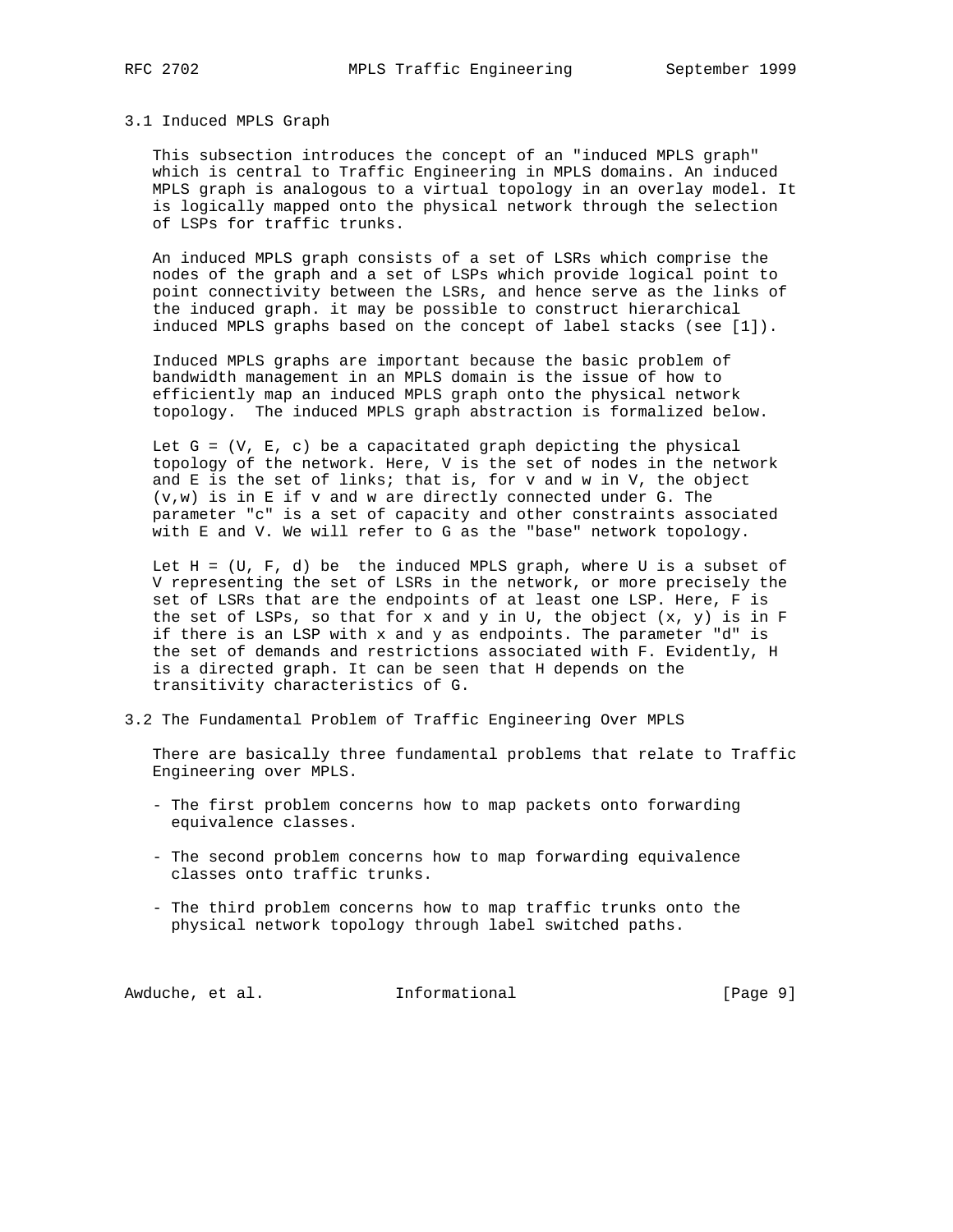This document is not focusing on the first two problems listed. (even-though they are quite important). Instead, the remainder of this manuscript will focus on the capabilities that permit the third mapping function to be performed in a manner resulting in efficient and reliable network operations. This is really the problem of mapping an induced MPLS graph (H) onto the "base" network topology (G).

4.0 Augmented Capabilities for Traffic Engineering Over MPLS

 The previous sections reviewed the basic functions of Traffic Engineering in the contemporary Internet. The applicability of MPLS to that activity was also discussed. The remaining sections of this manuscript describe the functional capabilities required to fully support Traffic Engineering over MPLS in large networks.

The proposed capabilities consist of:

- 1. A set of attributes associated with traffic trunks which collectively specify their behavioral characteristics.
- 2. A set of attributes associated with resources which constrain the placement of traffic trunks through them. These can also be viewed as topology attribute constraints.
- 3. A "constraint-based routing" framework which is used to select paths for traffic trunks subject to constraints imposed by items 1) and 2) above. The constraint-based routing framework does not have to be part of MPLS. However, the two need to be tightly integrated together.

 The attributes associated with traffic trunks and resources, as well as parameters associated with routing, collectively represent the control variables which can be modified either through administrative action or through automated agents to drive the network to a desired state.

 In an operational network, it is highly desirable that these attributes can be dynamically modified online by an operator without adversely disrupting network operations.

5.0 Traffic Trunk Attributes and Characteristics

 This section describes the desirable attributes which can be associated with traffic trunks to influence their behavioral characteristics.

Awduche, et al. **Informational** [Page 10]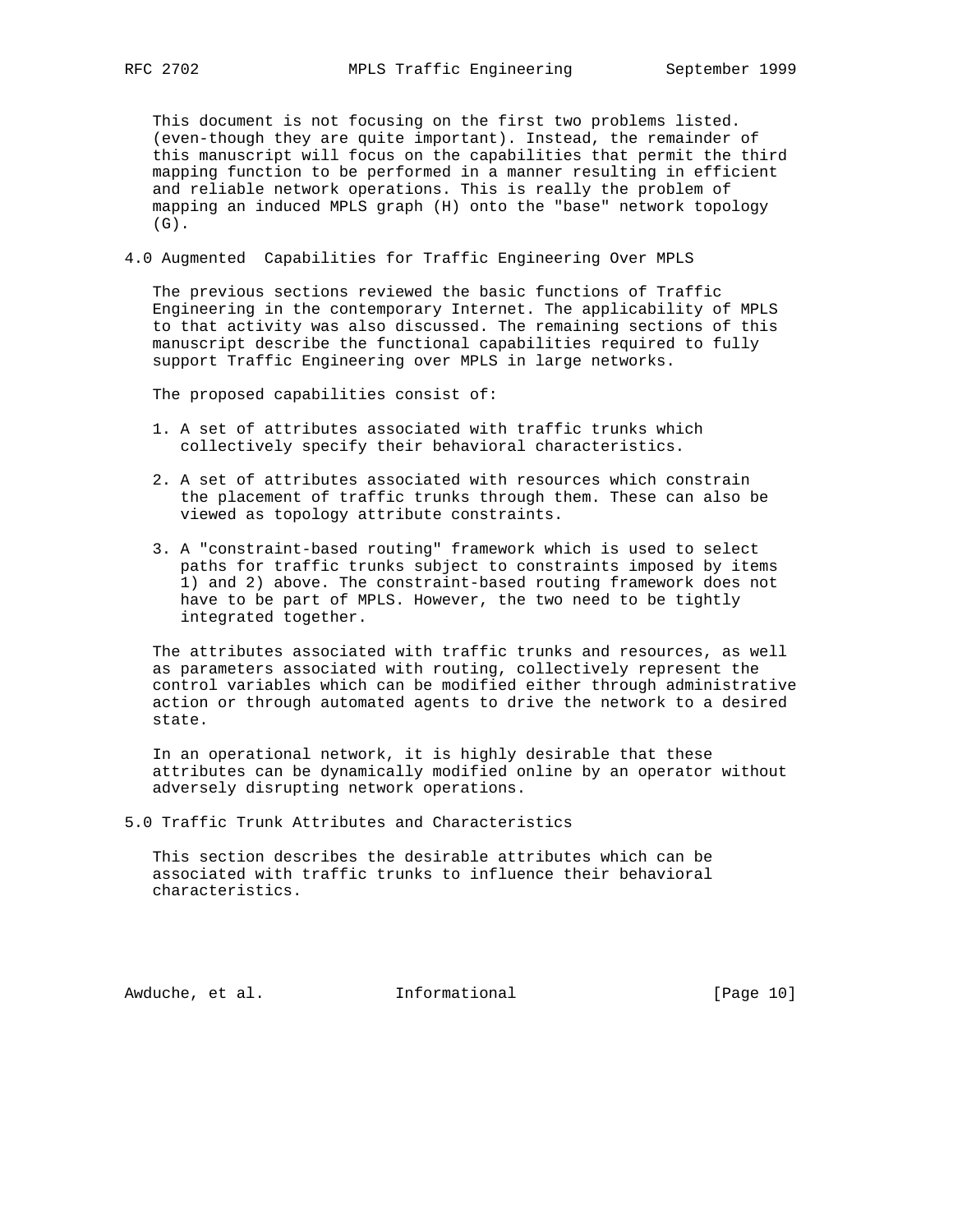First, the basic properties of traffic trunks (as used in this manuscript) are summarized below:

- A traffic trunk is an \*aggregate\* of traffic flows belonging to the same class. In some contexts, it may be desirable to relax this definition and allow traffic trunks to include multi-class traffic aggregates.
- In a single class service model, such as the current Internet, a traffic trunk could encapsulate all of the traffic between an ingress LSR and an egress LSR, or subsets thereof.
- Traffic trunks are routable objects (similar to ATM VCs).
- A traffic trunk is distinct from the LSP through which it traverses. In operational contexts, a traffic trunk can be moved from one path onto another.
- A traffic trunk is unidirectional.

 In practice, a traffic trunk can be characterized by its ingress and egress LSRs, the forwarding equivalence class which is mapped onto it, and a set of attributes which determine its behavioral characteristics.

 Two basic issues are of particular significance: (1) parameterization of traffic trunks and (2) path placement and maintenance rules for traffic trunks.

5.1 Bidirectional Traffic Trunks

 Although traffic trunks are conceptually unidirectional, in many practical contexts, it is useful to simultaneously instantiate two traffic trunks with the same endpoints, but which carry packets in opposite directions. The two traffic trunks are logically coupled together. One trunk, called the forward trunk, carries traffic from an originating node to a destination node. The other trunk, called the backward trunk, carries traffic from the destination node to the originating node. We refer to the amalgamation of two such traffic trunks as one bidirectional traffic trunk (BTT) if the following two conditions hold:

- Both traffic trunks are instantiated through an atomic action at one LSR, called the originator node, or through an atomic action at a network management station.
- Neither of the composite traffic trunks can exist without the other. That is, both are instantiated and destroyed together.

Awduche, et al. 1nformational 1999 [Page 11]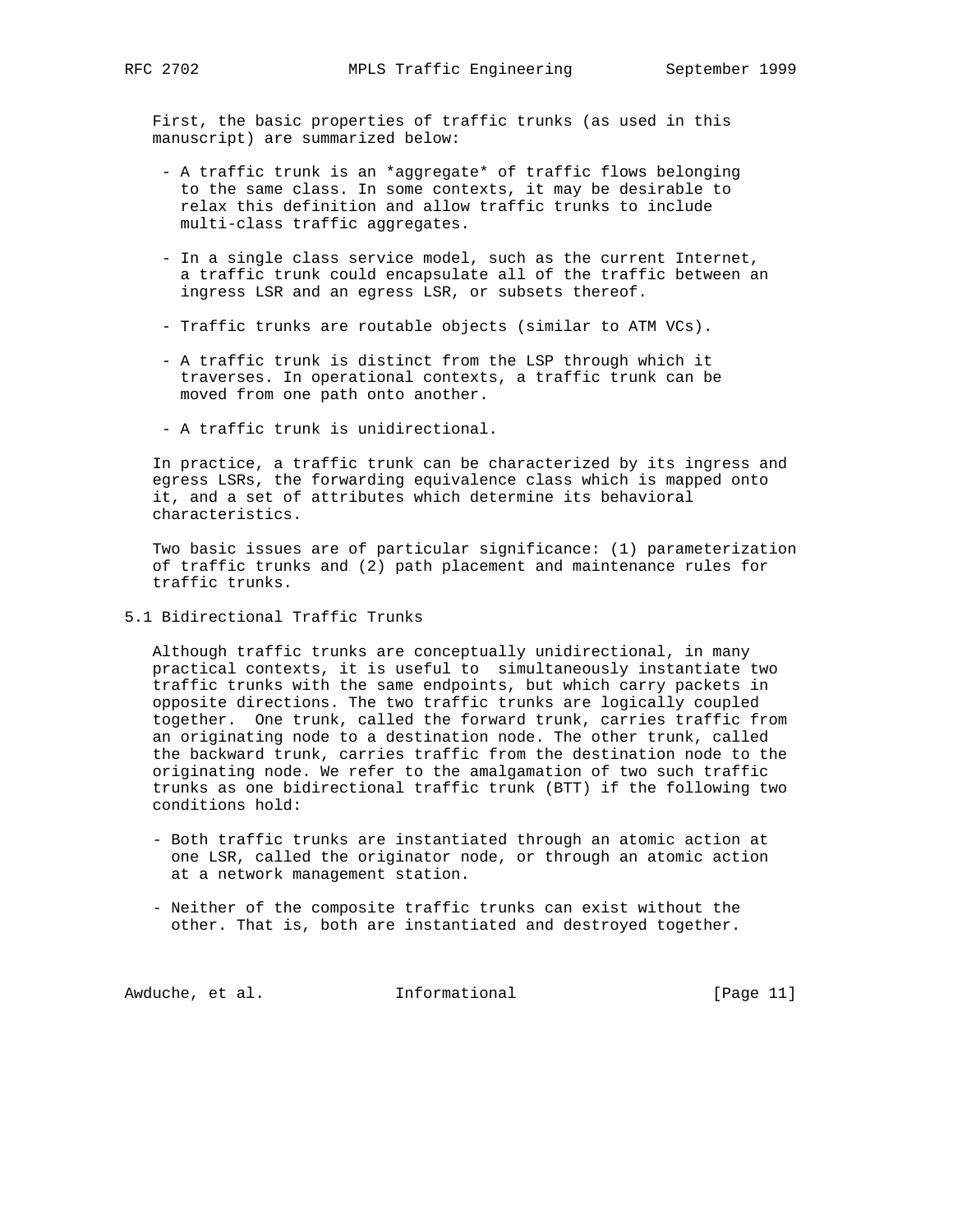The topological properties of BTTs should also be considered. A BTT can be topologically symmetric or topologically asymmetric. A BTT is said to be "topologically symmetric" if its constituent traffic trunks are routed through the same physical path, even though they operate in opposite directions. If, however, the component traffic trunks are routed through different physical paths, then the BTT is said to be "topologically asymmetric."

 It should be noted that bidirectional traffic trunks are merely an administrative convenience. In practice, most traffic engineering functions can be implemented using only unidirectional traffic trunks.

5.2 Basic Operations on Traffic Trunks

 The basic operations on traffic trunks significant to Traffic Engineering purposes are summarized below.

- Establish: To create an instance of a traffic trunk.
- Activate: To cause a traffic trunk to start passing traffic. The establishment and activation of a traffic trunk are logically separate events. They may, however, be implemented or invoked as one atomic action.
- Deactivate: To cause a traffic trunk to stop passing traffic.
- Modify Attributes: To cause the attributes of a traffic trunk to be modified.
- Reroute: To cause a traffic trunk to change its route. This can be done through administrative action or automatically by the underlying protocols.
- Destroy: To remove an instance of a traffic trunk from the network and reclaim all resources allocated to it. Such resources include label space and possibly available bandwidth.

 The above are considered the basic operations on traffic trunks. Additional operations are also possible such as policing and traffic shaping.

5.3 Accounting and Performance Monitoring

 Accounting and performance monitoring capabilities are very important to the billing and traffic characterization functions. Performance statistics obtained from accounting and performance monitoring

Awduche, et al. 1nformational [Page 12]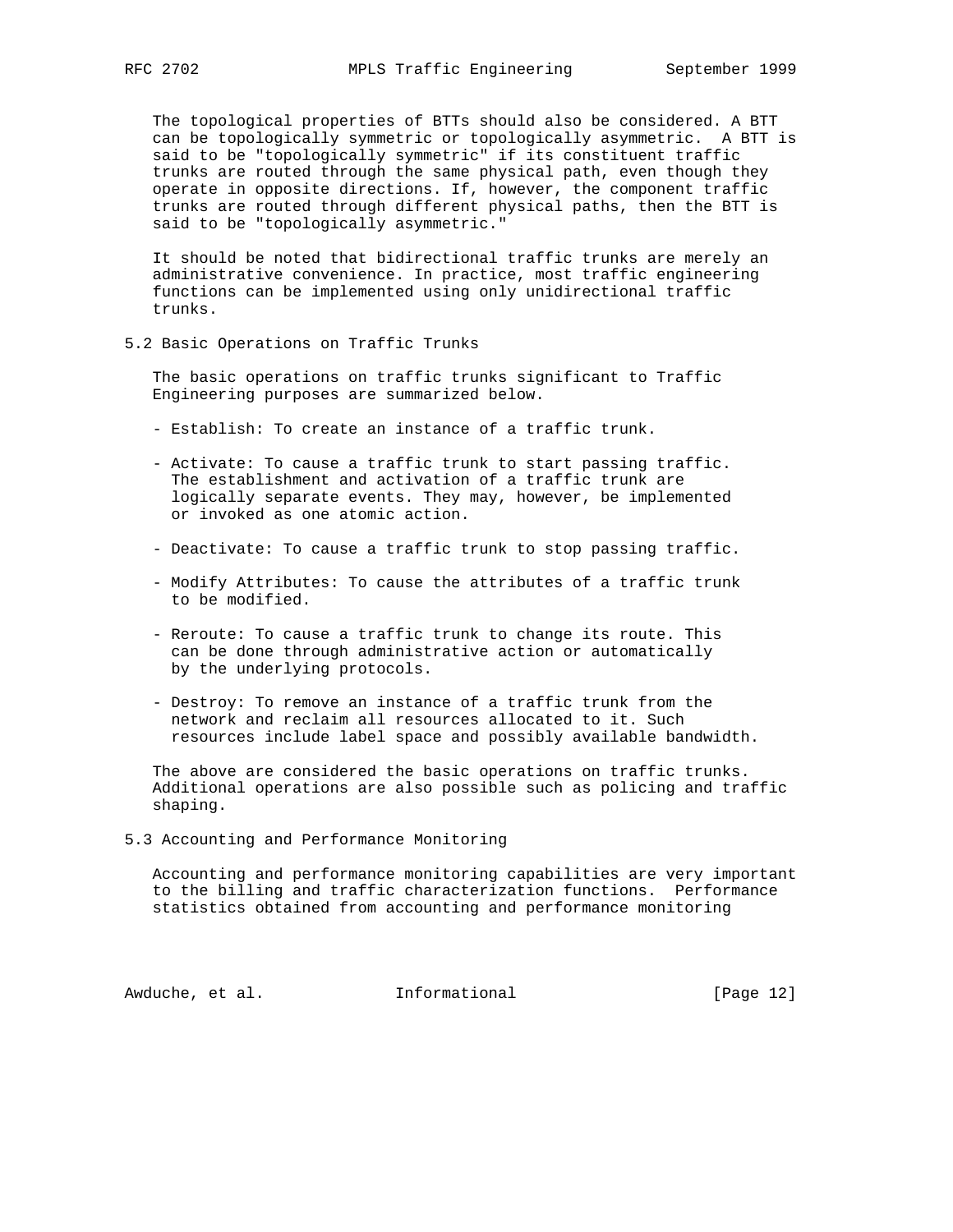systems can be used for traffic characterization, performance optimization, and capacity planning within the Traffic Engineering realm..

 The capability to obtain statistics at the traffic trunk level is so important that it should be considered an essential requirement for Traffic Engineering over MPLS.

5.4 Basic Traffic Engineering Attributes of Traffic Trunks

 An attribute of a traffic trunk is a parameter assigned to it which influences its behavioral characteristics.

 Attributes can be explicitly assigned to traffic trunks through administration action or they can be implicitly assigned by the underlying protocols when packets are classified and mapped into equivalence classes at the ingress to an MPLS domain. Regardless of how the attributes were originally assigned, for Traffic Engineering purposes, it should be possible to administratively modify such attributes.

 The basic attributes of traffic trunks particularly significant for Traffic Engineering are itemized below.

- Traffic parameter attributes
- Generic Path selection and maintenance attributes
- Priority attribute
- Preemption attribute
- Resilience attribute
- Policing attribute

 The combination of traffic parameters and policing attributes is analogous to usage parameter control in ATM networks. Most of the attributes listed above have analogs in well established technologies. Consequently, it should be relatively straight forward to map the traffic trunk attributes onto many existing switching and routing architectures.

 Priority and preemption can be regarded as relational attributes because they express certain binary relations between traffic trunks. Conceptually, these binary relations determine the manner in which traffic trunks interact with each other as they compete for network resources during path establishment and path maintenance.

Awduche, et al. 1nformational [Page 13]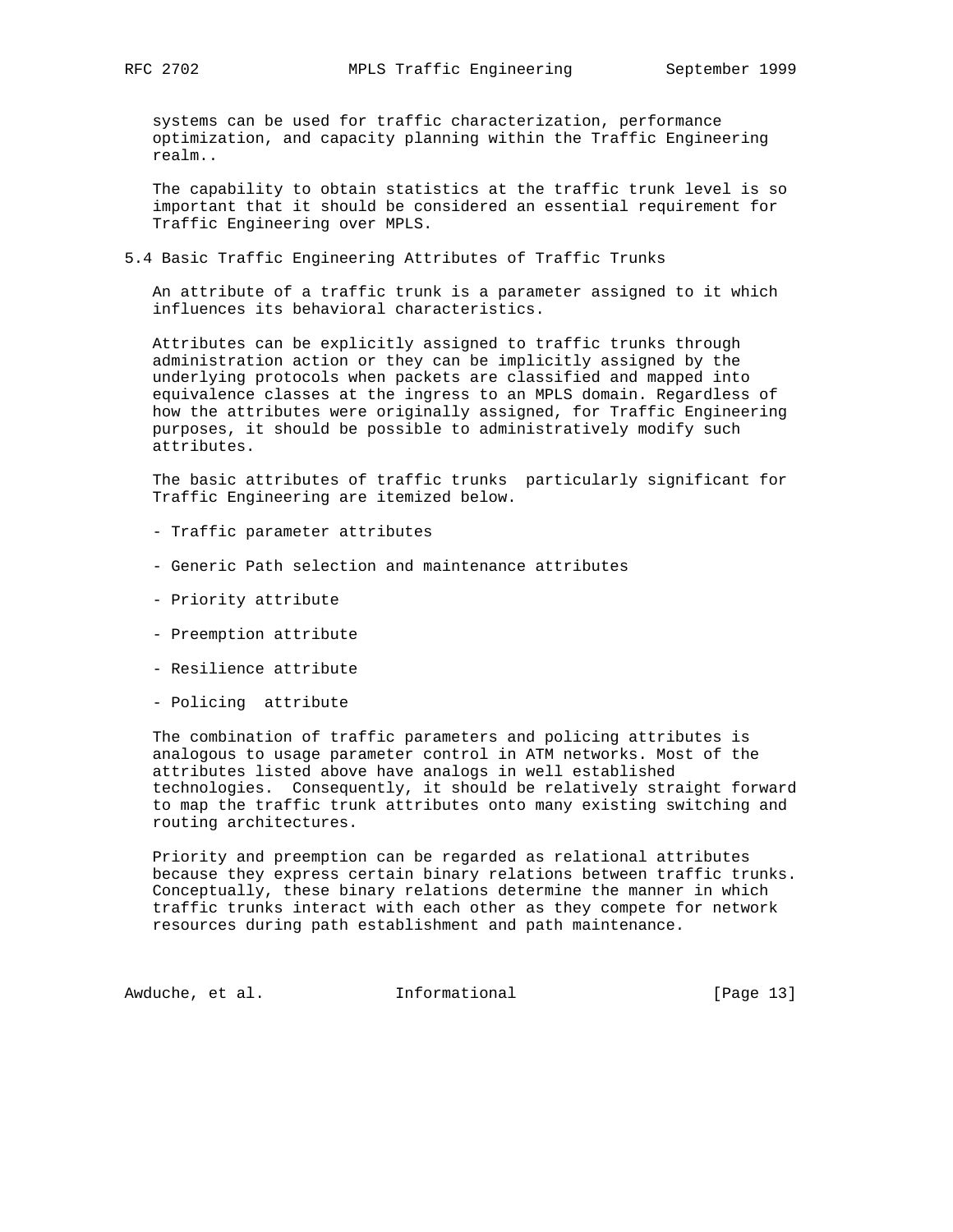### 5.5 Traffic parameter attributes

 Traffic parameters can be used to capture the characteristics of the traffic streams (or more precisely the forwarding equivalence class) to be transported through the traffic trunk. Such characteristics may include peak rates, average rates, permissible burst size, etc. From a traffic engineering perspective, the traffic parameters are significant because they indicate the resource requirements of the traffic trunk. This is useful for resource allocation and congestion avoidance through anticipatory policies.

 For the purpose of bandwidth allocation, a single canonical value of bandwidth requirements can be computed from a traffic trunk's traffic parameters. Techniques for performing these computations are well known. One example of this is the theory of effective bandwidth.

### 5.6 Generic Path Selection and Management Attributes

 Generic path selection and management attributes define the rules for selecting the route taken by a traffic trunk as well as the rules for maintenance of paths that are already established.

 Paths can be computed automatically by the underlying routing protocols or they can be defined administratively by a network operator. If there are no resource requirements or restrictions associated with a traffic trunk, then a topology driven protocol can be used to select its path. However, if resource requirements or policy restrictions exist, then a constraint-based routing scheme should be used for path selection.

 In Section 7, a constraint-based routing framework which can automatically compute paths subject to a set of constraints is described. Issues pertaining to explicit paths instantiated through administrative action are discussed in Section 5.6.1 below.

 Path management concerns all aspects pertaining to the maintenance of paths traversed by traffic trunks. In some operational contexts, it is desirable that an MPLS implementation can dynamically reconfigure itself, to adapt to some notion of change in "system state." Adaptivity and resilience are aspects of dynamic path management.

 To guide the path selection and management process, a set of attributes are required. The basic attributes and behavioral characteristics associated with traffic trunk path selection and management are described in the remainder of this sub-section.

Awduche, et al. **Informational** [Page 14]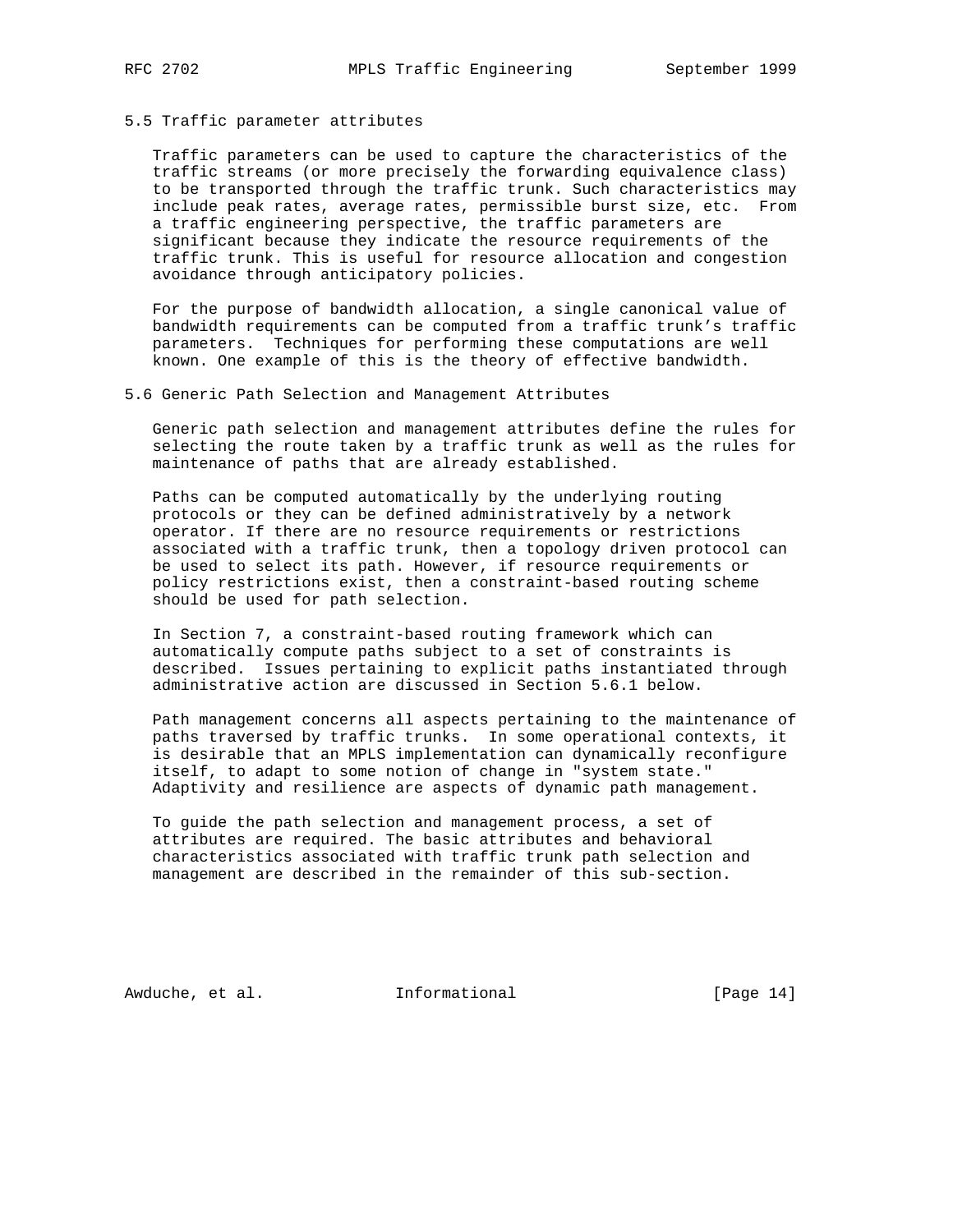## 5.6.1 Administratively Specified Explicit Paths

 An administratively specified explicit path for a traffic trunk is one which is configured through operator action. An administratively specified path can be completely specified or partially specified. A path is completely specified if all of the required hops between the endpoints are indicated. A path is partially specified if only a subset of intermediate hops are indicated. In this case, the underlying protocols are required to complete the path. Due to operator errors, an administratively specified path can be inconsistent or illogical. The underlying protocols should be able to detect such inconsistencies and provide appropriate feedback.

 A "path preference rule" attribute should be associated with administratively specified explicit paths. A path preference rule attribute is a binary variable which indicates whether the administratively configured explicit path is "mandatory" or "non mandatory."

 If an administratively specified explicit path is selected with a "mandatory attribute, then that path (and only that path) must be used. If a mandatory path is topological infeasible (e.g. the two endpoints are topologically partitioned), or if the path cannot be instantiated because the available resources are inadequate, then the path setup process fails. In other words, if a path is specified as mandatory, then an alternate path cannot be used regardless of prevailing circumstance. A mandatory path which is successfully instantiated is also implicitly pinned. Once the path is instantiated it cannot be changed except through deletion and instantiation of a new path.

 However, if an administratively specified explicit path is selected with a "non-mandatory" preference rule attribute value, then the path should be used if feasible. Otherwise, an alternate path can be chosen instead by the underlying protocols.

5.6.2 Hierarchy of Preference Rules For Multi-Paths

 In some practical contexts, it can be useful to have the ability to administratively specify a set of candidate explicit paths for a given traffic trunk and define a hierarchy of preference relations on the paths. During path establishment, the preference rules are applied to select a suitable path from the candidate list. Also, under failure scenarios the preference rules are applied to select an alternate path from the candidate list.

Awduche, et al. **Informational** [Page 15]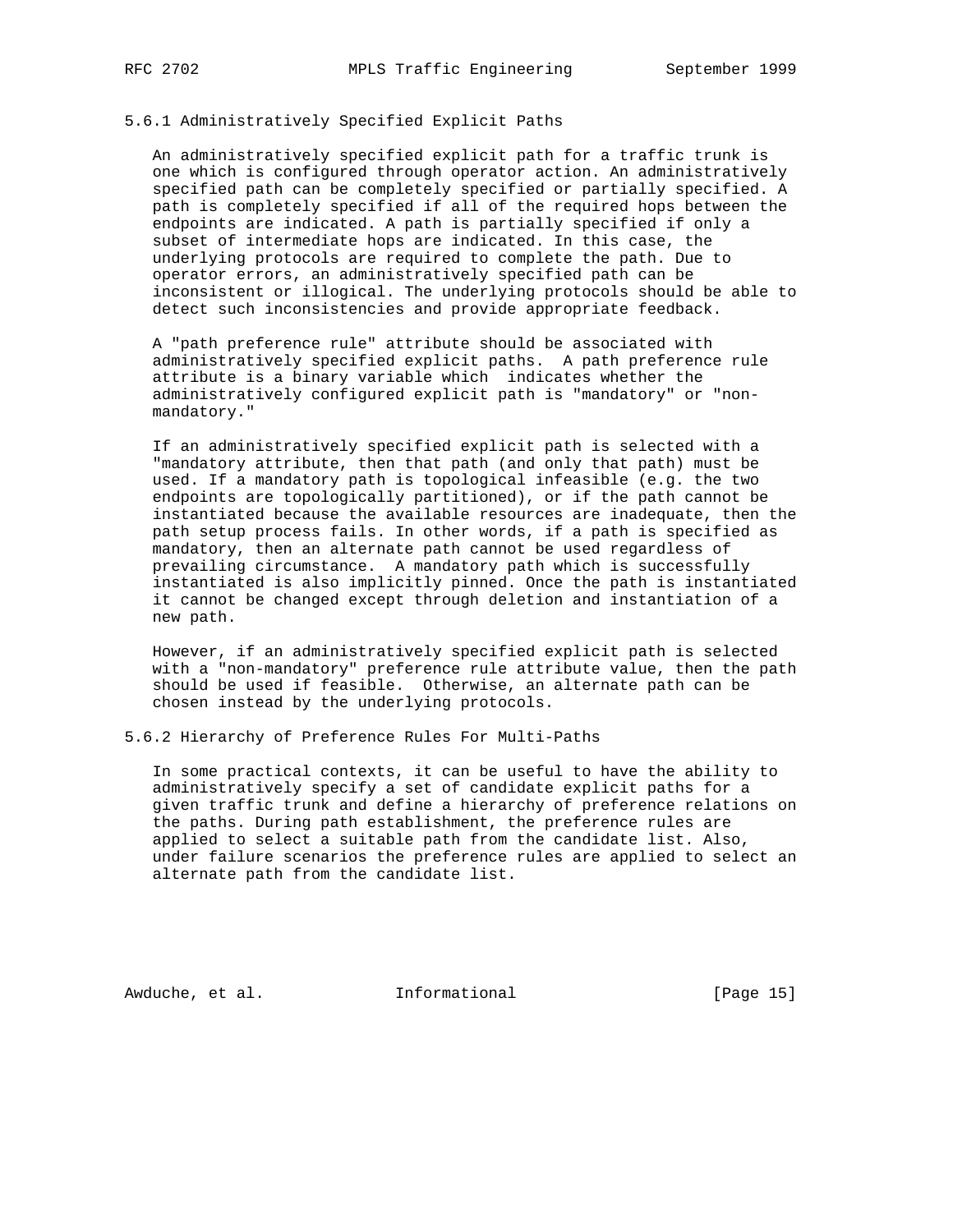5.6.3 Resource Class Affinity Attributes

 Resource class affinity attributes associated with a traffic trunk can be used to specify the class of resources (see Section 6) which are to be explicitly included or excluded from the path of the traffic trunk. These are policy attributes which can be used to impose additional constraints on the path traversed by a given traffic trunk. Resource class affinity attributes for a traffic can be specified as a sequence of tuples:

<resource-class, affinity>; <resource-class, affinity>; ..

 The resource-class parameter identifies a resource class for which an affinity relationship is defined with respect to the traffic trunk. The affinity parameter indicates the affinity relationship; that is, whether members of the resource class are to be included or excluded from the path of the traffic trunk. Specifically, the affinity parameter may be a binary variable which takes one of the following values: (1) explicit inclusion, and (2) explicit exclusion.

 If the affinity attribute is a binary variable, it may be possible to use Boolean expressions to specify the resource class affinities associated with a given traffic trunk.

 If no resource class affinity attributes are specified, then a "don't care" affinity relationship is assumed to hold between the traffic trunk and all resources. That is, there is no requirement to explicitly include or exclude any resources from the traffic trunk's path. This should be the default in practice.

 Resource class affinity attributes are very useful and powerful constructs because they can be used to implement a variety of policies. For example, they can be used to contain certain traffic trunks within specific topological regions of the network.

 A "constraint-based routing" framework (see section 7.0) can be used to compute an explicit path for a traffic trunk subject to resource class affinity constraints in the following manner:

- 1. For explicit inclusion, prune all resources not belonging to the specified classes prior to performing path computation.
- 2. For explicit exclusion, prune all resources belonging to the specified classes before performing path placement computations.

Awduche, et al. **Informational** [Page 16]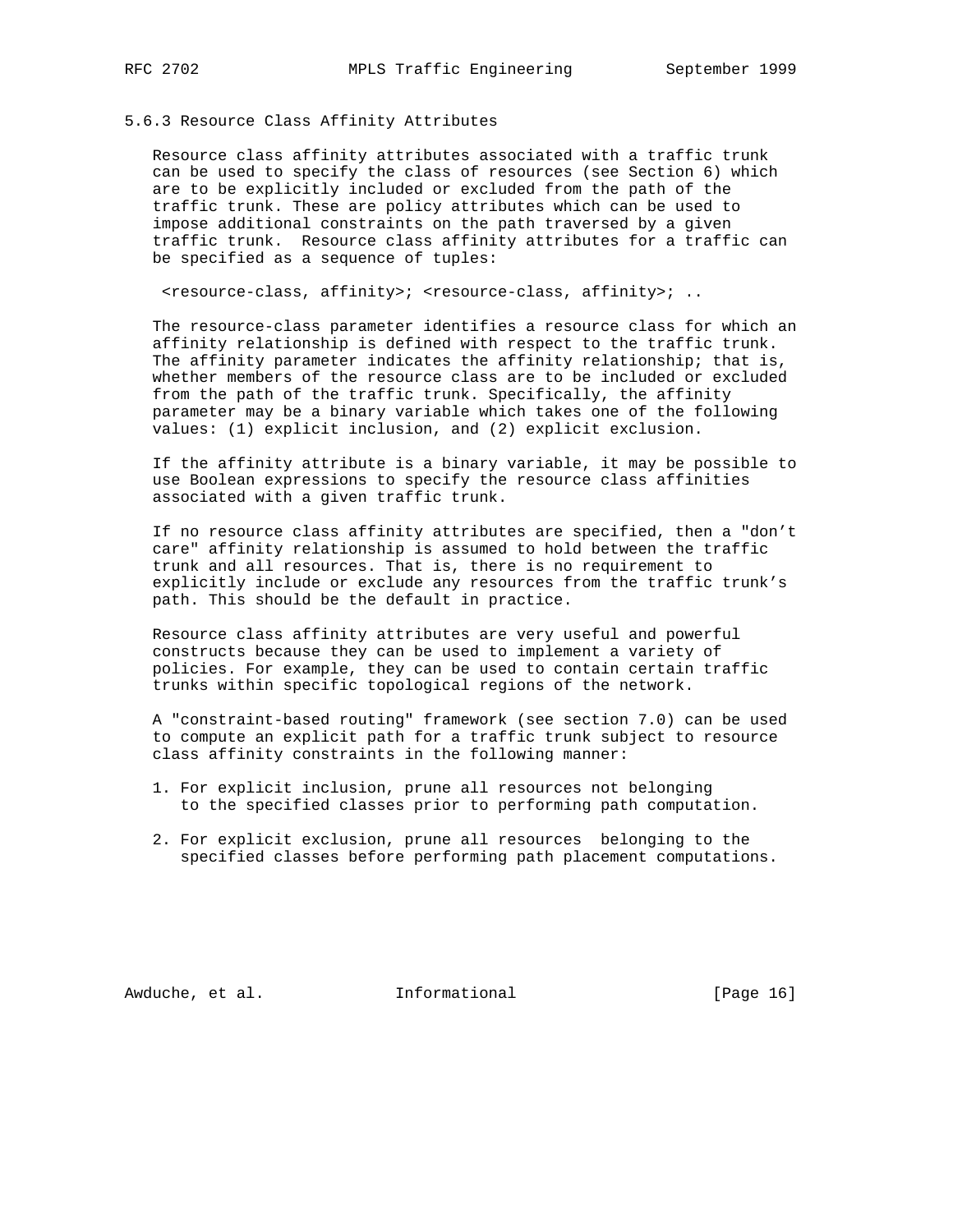### 5.6.4 Adaptivity Attribute

 Network characteristics and state change over time. For example, new resources become available, failed resources become reactivated, and allocated resources become deallocated. In general, sometimes more efficient paths become available. Therefore, from a Traffic Engineering perspective, it is necessary to have administrative control parameters that can be used to specify how traffic trunks respond to this dynamism. In some scenarios, it might be desirable to dynamically change the paths of certain traffic trunks in response to changes in network state. This process is called re-optimization. In other scenarios, re-optimization might be very undesirable.

 An Adaptivity attribute is a part of the path maintenance parameters associated with traffic trunks. The adaptivity attribute associated with a traffic trunk indicates whether the trunk is subject to re optimization. That is, an adaptivity attribute is a binary variable which takes one of the following values: (1) permit re-optimization and (2) disable re-optimization.

 If re-optimization is enabled, then a traffic trunk can be rerouted through different paths by the underlying protocols in response to changes in network state (primarily changes in resource availability). Conversely, if re-optimization is disabled, then the traffic trunk is "pinned" to its established path and cannot be rerouted in response to changes in network state.

 Stability is a major concern when re-optimization is permitted. To promote stability, an MPLS implementation should not be too reactive to the evolutionary dynamics of the network. At the same time, it must adapt fast enough so that optimal use can be made of network assets. This implies that the frequency of re-optimization should be administratively configurable to allow for tuning.

 It is to be noted that re-optimization is distinct from resilience. A different attribute is used to specify the resilience characteristics of a traffic trunk (see section 5.9). In practice, it would seem reasonable to expect traffic trunks subject to re-optimization to be implicitly resilient to failures along their paths. However, a traffic trunk which is not subject to re-optimization and whose path is not administratively specified with a "mandatory" attribute can also be required to be resilient to link and node failures along its established path

 Formally, it can be stated that adaptivity to state evolution through re-optimization implies resilience to failures, whereas resilience to failures does not imply general adaptivity through re-optimization to state changes.

Awduche, et al. 1nformational 1999 [Page 17]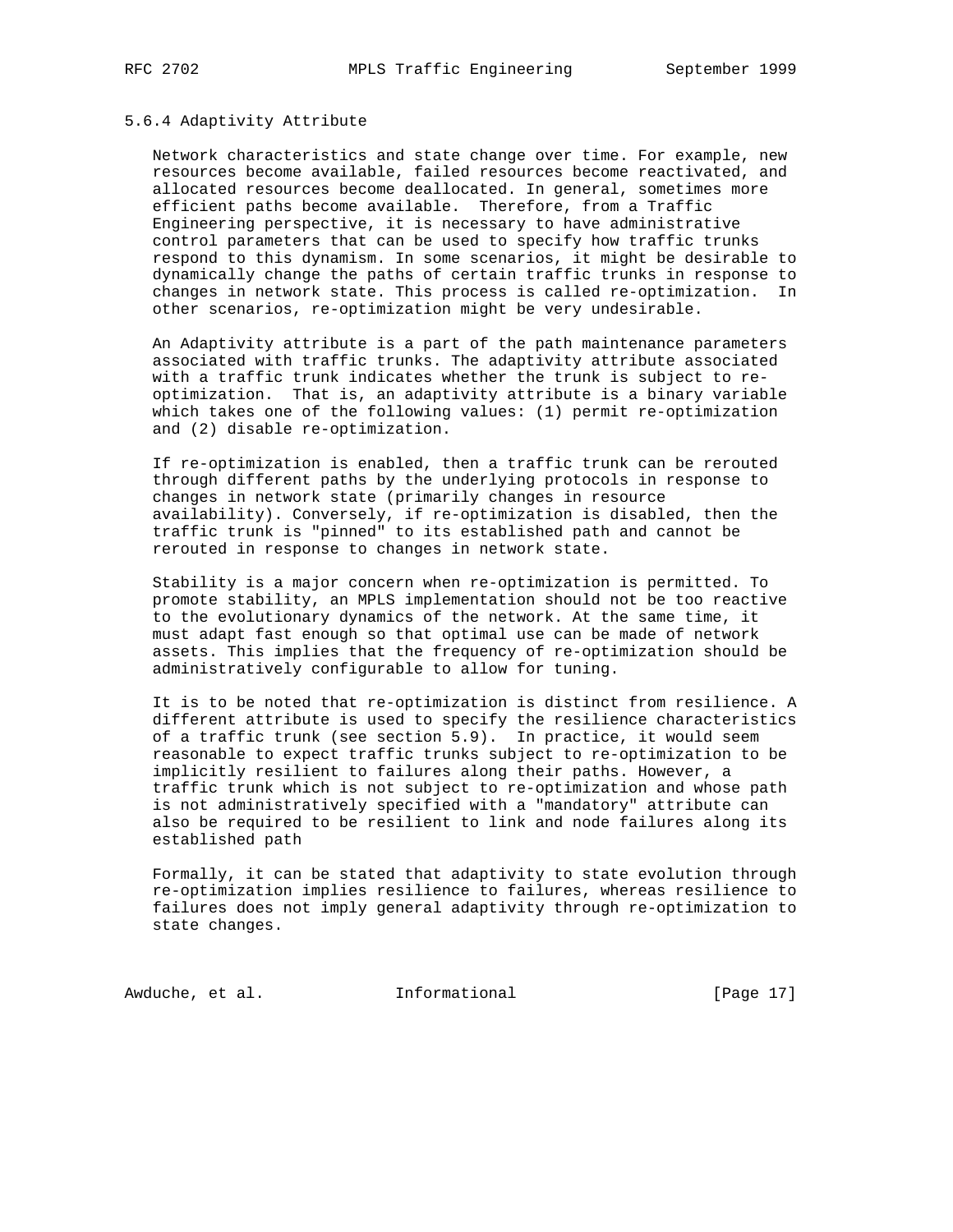# 5.6.5 Load Distribution Across Parallel Traffic Trunks

 Load distribution across multiple parallel traffic trunks between two nodes is an important consideration. In many practical contexts, the aggregate traffic between two nodes may be such that no single link (hence no single path) can carry the load. However, the aggregate flow might be less than the maximum permissible flow across a "min cut" that partitions the two nodes. In this case, the only feasible solution is to appropriately divide the aggregate traffic into sub streams and route the sub-streams through multiple paths between the two nodes.

 In an MPLS domain, this problem can be addressed by instantiating multiple traffic trunks between the two nodes, such that each traffic trunk carries a proportion of the aggregate traffic. Therefore, a flexible means of load assignment to multiple parallel traffic trunks carrying traffic between a pair of nodes is required.

 Specifically, from an operational perspective, in situations where parallel traffic trunks are warranted, it would be useful to have some attribute that can be used to indicate the relative proportion of traffic to be carried by each traffic trunk. The underlying protocols will then map the load onto the traffic trunks according to the specified proportions. It is also, generally desirable to maintain packet ordering between packets belong to the same micro flow (same source address, destination address, and port number).

### 5.7 Priority attribute

 The priority attribute defines the relative importance of traffic trunks. If a constraint-based routing framework is used with MPLS, then priorities become very important because they can be used to determine the order in which path selection is done for traffic trunks at connection establishment and under fault scenarios.

 Priorities are also important in implementations permitting preemption because they can be used to impose a partial order on the set of traffic trunks according to which preemptive policies can be actualized.

### 5.8 Preemption attribute

 The preemption attribute determines whether a traffic trunk can preempt another traffic trunk from a given path, and whether another traffic trunk can preempt a specific traffic trunk. Preemption is useful for both traffic oriented and resource oriented performance

Awduche, et al. **Informational** [Page 18]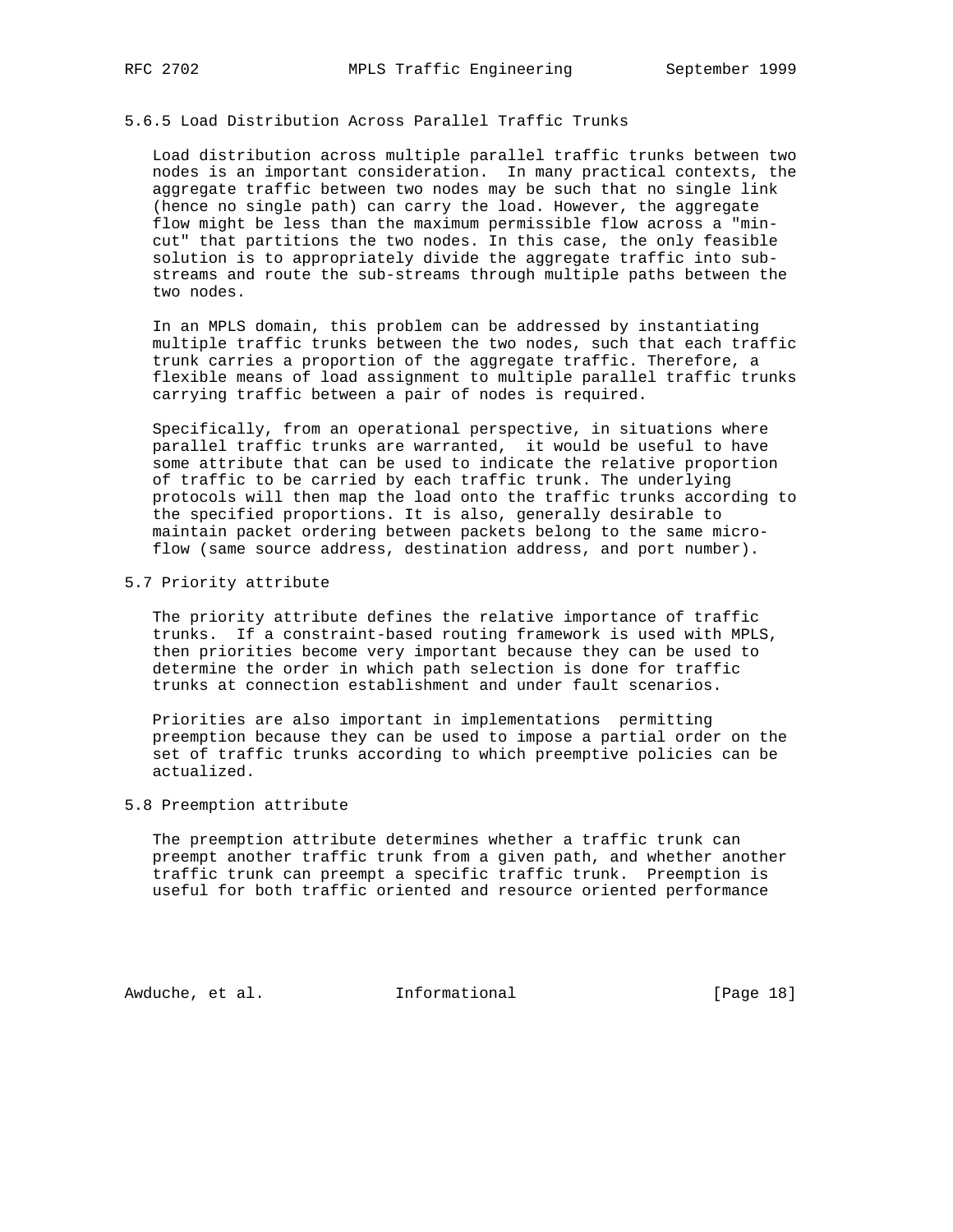objectives. Preemption can used to assure that high priority traffic trunks can always be routed through relatively favorable paths within a differentiated services environment.

 Preemption can also be used to implement various prioritized restoration policies following fault events.

 The preemption attribute can be used to specify four preempt modes for a traffic trunk: (1) preemptor enabled, (2) non-preemptor, (3) preemptable, and (4) non-preemptable. A preemptor enabled traffic trunk can preempt lower priority traffic trunks designated as preemptable. A traffic specified as non-preemptable cannot be preempted by any other trunks, regardless of relative priorities. A traffic trunk designated as preemptable can be preempted by higher priority trunks which are preemptor enabled.

 It is trivial to see that some of the preempt modes are mutually exclusive. Using the numbering scheme depicted above, the feasible preempt mode combinations for a given traffic trunk are as follows:  $(1, 3)$ ,  $(1, 4)$ ,  $(2, 3)$ , and  $(2, 4)$ . The  $(2, 4)$  combination should be the default.

 A traffic trunk, say "A", can preempt another traffic trunk, say "B", only if \*all\* of the following five conditions hold: (i) "A" has a relatively higher priority than "B", (ii) "A" contends for a resource utilized by "B", (iii) the resource cannot concurrently accommodate "A" and "B" based on certain decision criteria, (iv) "A" is preemptor enabled, and (v) "B" is preemptable.

 Preemption is not considered a mandatory attribute under the current best effort Internet service model although it is useful. However, in a differentiated services scenario, the need for preemption becomes more compelling. Moreover, in the emerging optical internetworking architectures, where some protection and restoration functions may be migrated from the optical layer to data network elements (such as gigabit and terabit label switching routers) to reduce costs, preemptive strategies can be used to reduce the restoration time for high priority traffic trunks under fault conditions.

### 5.9 Resilience Attribute

 The resilience attribute determines the behavior of a traffic trunk under fault conditions. That is, when a fault occurs along the path through which the traffic trunk traverses. The following basic problems need to be addressed under such circumstances: (1) fault detection, (2) failure notification, (3) recovery and service restoration. Obviously, an MPLS implementation will have to incorporate mechanisms to address these issues.

Awduche, et al. 1nformational 1917 [Page 19]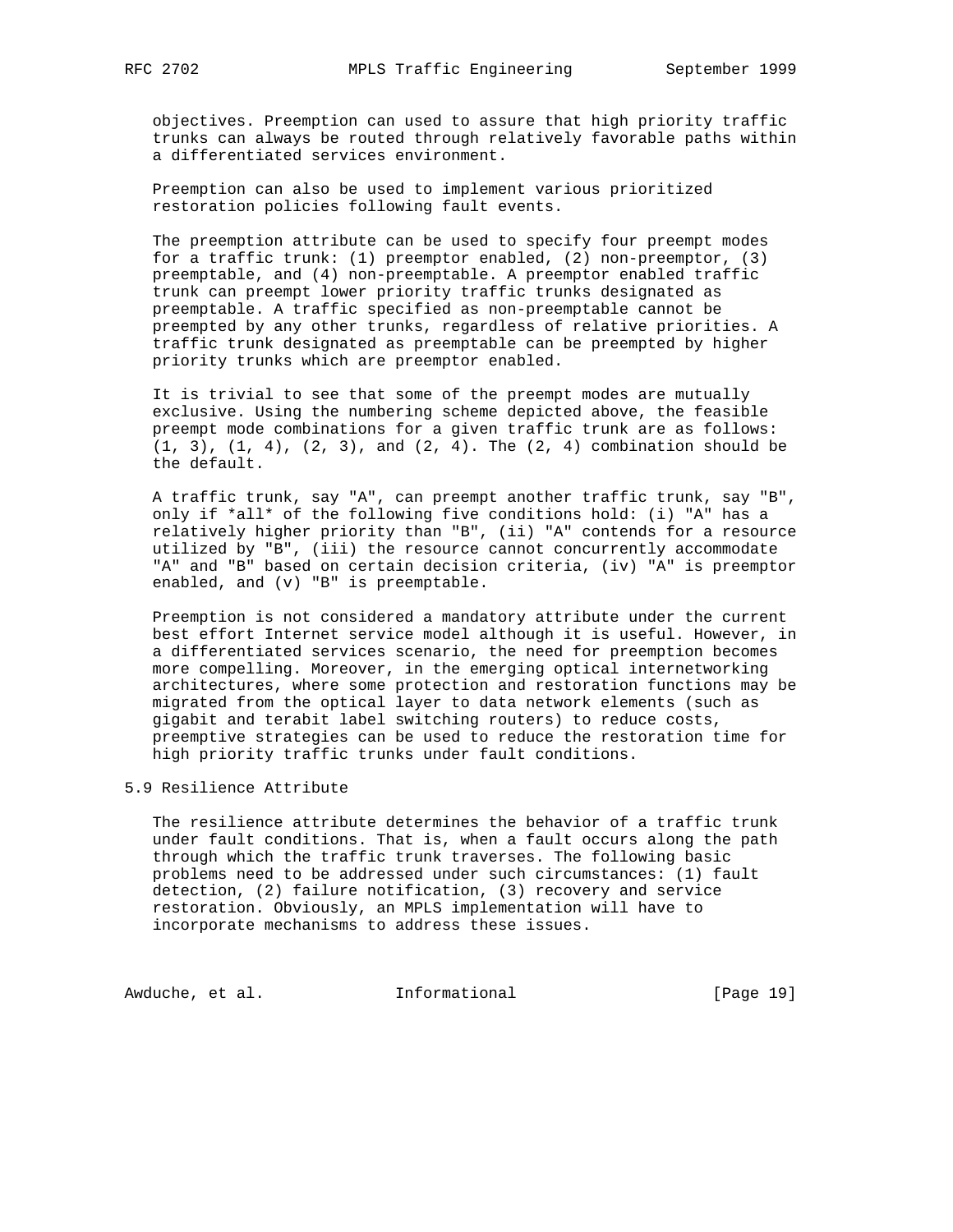Many recovery policies can be specified for traffic trunks whose established paths are impacted by faults. The following are examples of feasible schemes:

- 1. Do not reroute the traffic trunk. For example, a survivability scheme may already be in place, provisioned through an alternate mechanism, which guarantees service continuity under failure scenarios without the need to reroute traffic trunks. An example of such an alternate scheme (certainly many others exist), is a situation whereby multiple parallel label switched paths are provisioned between two nodes, and function in a manner such that failure of one LSP causes the traffic trunk placed on it to be mapped onto the remaining LSPs according to some well defined policy.
- 2. Reroute through a feasible path with enough resources. If none exists, then do not reroute.
- 3. Reroute through any available path regardless of resource constraints.
- 4. Many other schemes are possible including some which might be combinations of the above.

 A "basic" resilience attribute indicates the recovery procedure to be applied to traffic trunks whose paths are impacted by faults. Specifically, a "basic" resilience attribute is a binary variable which determines whether the target traffic trunk is to be rerouted when segments of its path fail. "Extended" resilience attributes can be used to specify detailed actions to be taken under fault scenarios. For example, an extended resilience attribute might specify a set of alternate paths to use under fault conditions, as well as the rules that govern the relative preference of each specified path.

 Resilience attributes mandate close interaction between MPLS and routing.

### 5.10 Policing attribute

 The policing attribute determines the actions that should be taken by the underlying protocols when a traffic trunk becomes non-compliant. That is, when a traffic trunk exceeds its contract as specified in the traffic parameters. Generally, policing attributes can indicate whether a non-conformant traffic trunk is to be rate limited, tagged, or simply forwarded without any policing action. If policing is used, then adaptations of established algorithms such as the ATM Forum's GCRA [11] can be used to perform this function.

Awduche, et al. 1nformational [Page 20]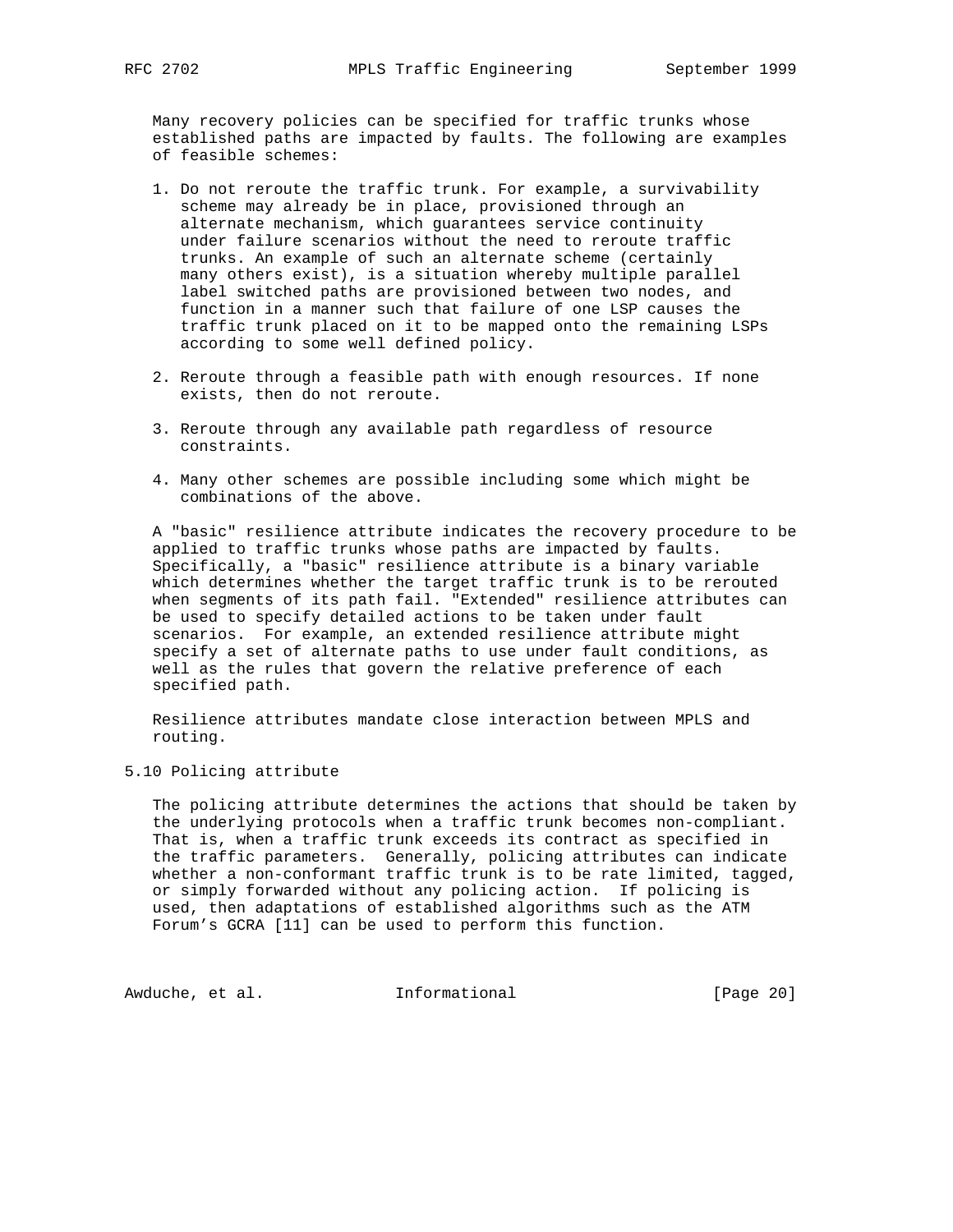Policing is necessary in many operational scenarios, but is quite undesirable in some others. In general, it is usually desirable to police at the ingress to a network (to enforce compliance with service level agreements) and to minimize policing within the core, except when capacity constraints dictate otherwise.

 Therefore, from a Traffic Engineering perspective, it is necessary to be able to administratively enable or disable traffic policing for each traffic trunk.

6.0 Resource Attributes

 Resource attributes are part of the topology state parameters, which are used to constrain the routing of traffic trunks through specific resources.

6.1 Maximum Allocation Multiplier

 The maximum allocation multiplier (MAM) of a resource is an administratively configurable attribute which determines the proportion of the resource that is available for allocation to traffic trunks. This attribute is mostly applicable to link bandwidth. However, it can also be applied to buffer resources on LSRs. The concept of MAM is analogous to the concepts of subscription and booking factors in frame relay and ATM networks.

 The values of the MAM can be chosen so that a resource can be under allocated or over-allocated. A resource is said to be under allocated if the aggregate demands of all traffic trunks (as expressed in the trunk traffic parameters) that can be allocated to it are always less than the capacity of the resource. A resource is said to be over-allocated if the aggregate demands of all traffic trunks allocated to it can exceed the capacity of the resource.

 Under-allocation can be used to bound the utilization of resources. However,the situation under MPLS is more complex than in circuit switched schemes because under MPLS, some flows can be routed via conventional hop by hop protocols (also via explicit paths) without consideration for resource constraints.

 Over-allocation can be used to take advantage of the statistical characteristics of traffic in order to implement more efficient resource allocation policies. In particular, over-allocation can be used in situations where the peak demands of traffic trunks do not coincide in time.

Awduche, et al. **Informational** [Page 21]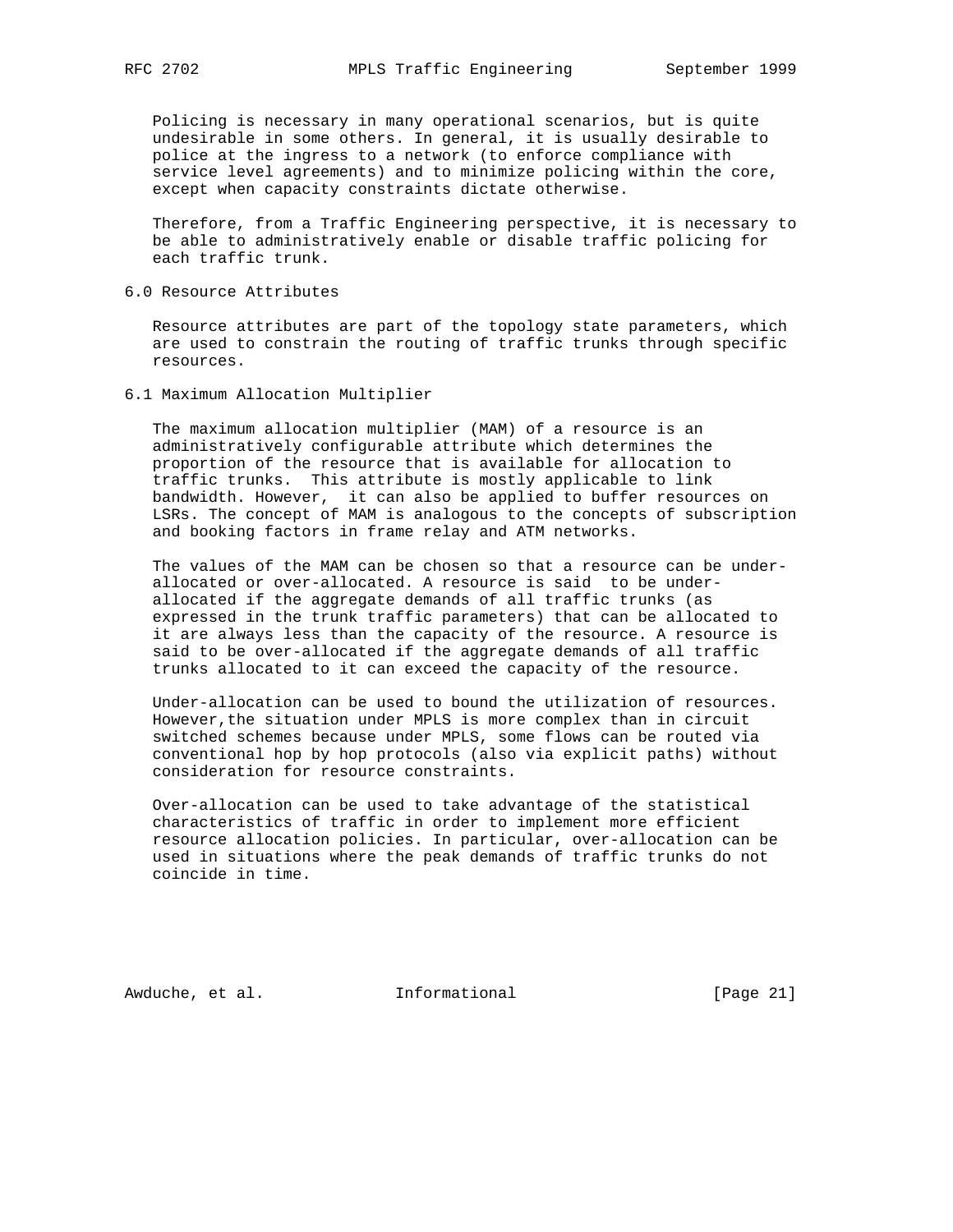# 6.2 Resource Class Attribute

 Resource class attributes are administratively assigned parameters which express some notion of "class" for resources. Resource class attributes can be viewed as "colors" assigned to resources such that the set of resources with the same "color" conceptually belong to the same class. Resource class attributes can be used to implement a variety of policies. The key resources of interest here are links. When applied to links, the resource class attribute effectively becomes an aspect of the "link state" parameters.

 The concept of resource class attributes is a powerful abstraction. From a Traffic Engineering perspective, it can be used to implement many policies with regard to both traffic and resource oriented performance optimization. Specifically, resource class attributes can be used to:

- 1. Apply uniform policies to a set of resources that do not need to be in the same topological region.
- 2. Specify the relative preference of sets of resources for path placement of traffic trunks.
- 3. Explicitly restrict the placement of traffic trunks to specific subsets of resources.
- 4. Implement generalized inclusion / exclusion policies.
- 5. Enforce traffic locality containment policies. That is, policies that seek to contain local traffic within specific topological regions of the network.

 Additionally, resource class attributes can be used for identification purposes.

 In general, a resource can be assigned more than one resource class attribute. For example, all of the OC-48 links in a given network may be assigned a distinguished resource class attribute. The subsets of OC-48 links which exist with a given abstraction domain of the network may be assigned additional resource class attributes in order to implement specific containment policies, or to architect the network in a certain manner.

7.0 Constraint-Based Routing

 This section discusses the issues pertaining to constraint-based routing in MPLS domains. In contemporary terminology, constraint based routing is often referred to as "QoS Routing" see [5,6,7,10].

Awduche, et al. 1nformational [Page 22]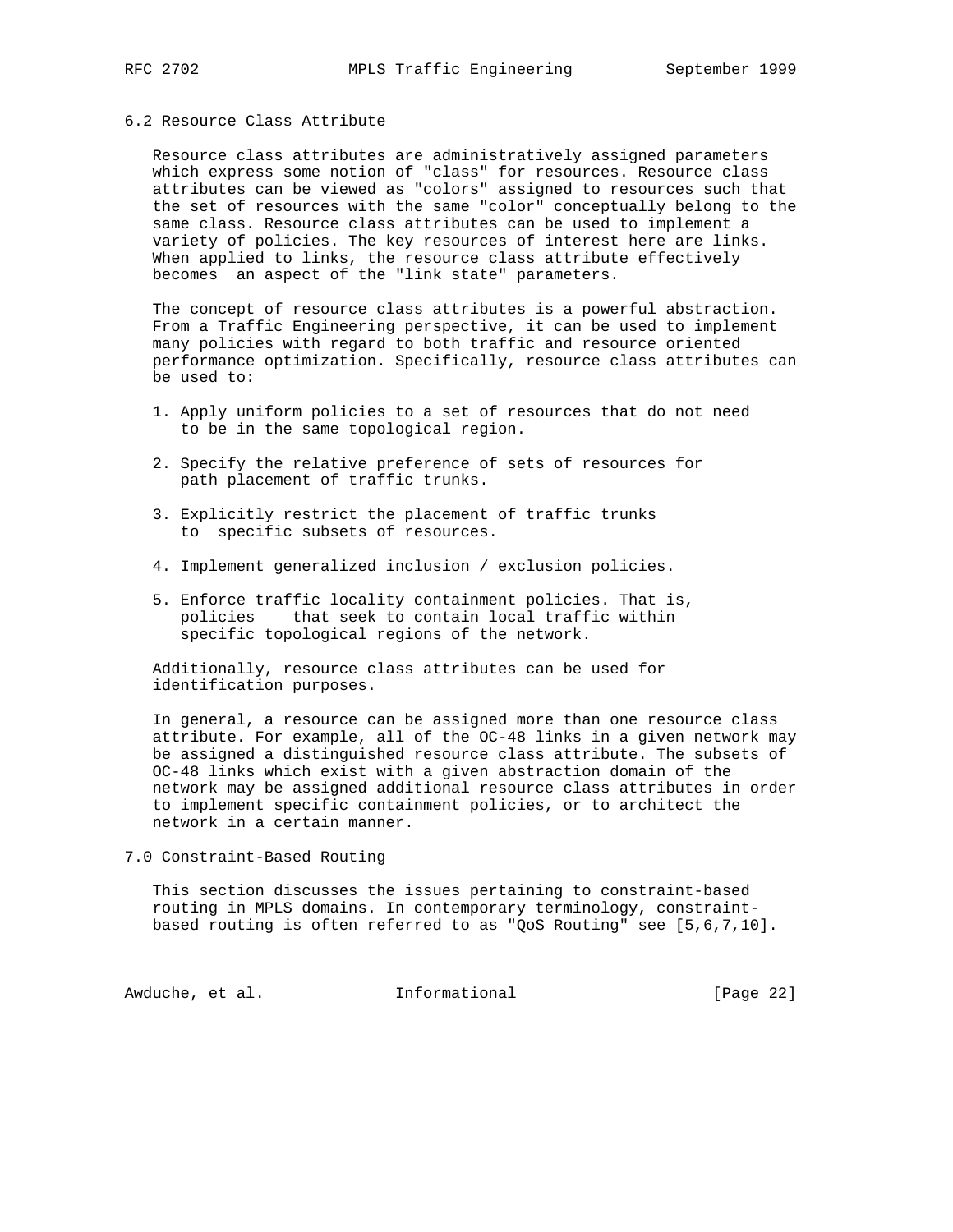This document uses the term "constraint-based routing" however, because it better captures the functionality envisioned, which generally encompasses QoS routing as a subset.

 constraint-based routing enables a demand driven, resource reservation aware, routing paradigm to co-exist with current topology driven hop by hop Internet interior gateway protocols.

A constraint-based routing framework uses the following as input:

- The attributes associated with traffic trunks.
- The attributes associated with resources.
- Other topology state information.

 Based on this information, a constraint-based routing process on each node automatically computes explicit routes for each traffic trunk originating from the node. In this case, an explicit route for each traffic trunk is a specification of a label switched path that satisfies the demand requirements expressed in the trunk's attributes, subject to constraints imposed by resource availability, administrative policy, and other topology state information.

 A constraint-based routing framework can greatly reduce the level of manual configuration and intervention required to actualize Traffic Engineering policies.

 In practice, the Traffic Engineer, an operator, or even an automaton will specify the endpoints of a traffic trunk and assign a set of attributes to the trunk which encapsulate the performance expectations and behavioral characteristics of the trunk. The constraint-based routing framework is then expected to find a feasible path to satisfy the expectations. If necessary, the Traffic Engineer or a traffic engineering support system can then use administratively configured explicit routes to perform fine grained optimization.

7.1 Basic Features of Constraint-Based Routing

 A constraint-based routing framework should at least have the capability to automatically obtain a basic feasible solution to the traffic trunk path placement problem.

 In general, the constraint-based routing problem is known to be intractable for most realistic constraints. However, in practice, a very simple well known heuristic (see e.g. [9]) can be used to find a feasible path if one exists:

Awduche, et al. 1nformational [Page 23]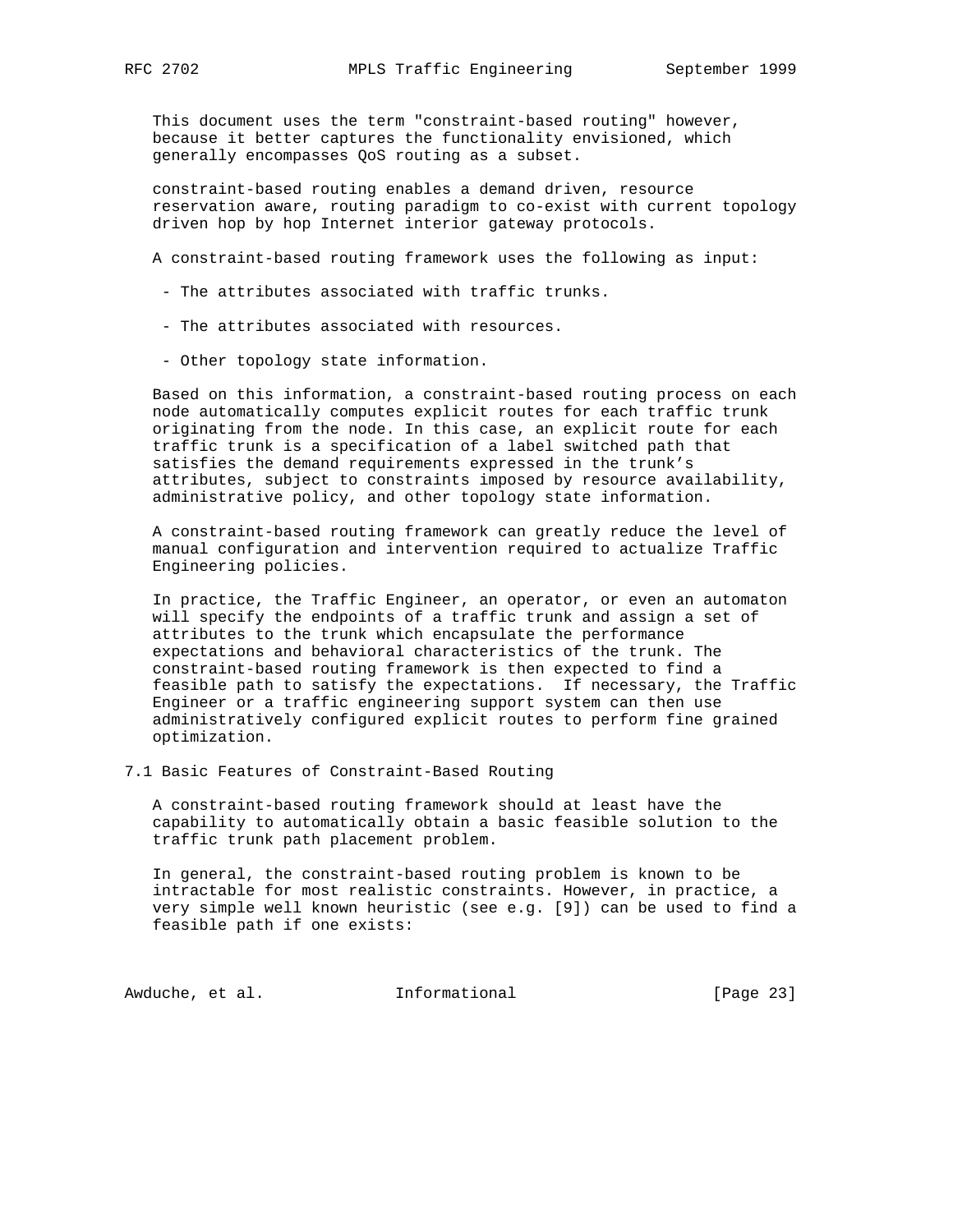- First prune resources that do not satisfy the requirements of the traffic trunk attributes.
- Next, run a shortest path algorithm on the residual graph.

 Clearly, if a feasible path exists for a single traffic trunk, then the above simple procedure will find it. Additional rules can be specified to break ties and perform further optimizations. In general, ties should be broken so that congestion is minimized. When multiple traffic trunks are to be routed, however, it can be shown that the above algorithm may not always find a mapping, even when a feasible mapping exists.

7.2 Implementation Considerations

 Many commercial implementations of frame relay and ATM switches already support some notion of constraint-based routing. For such devices or for the novel MPLS centric contraptions devised therefrom, it should be relatively easy to extend the current constraint-based routing implementations to accommodate the peculiar requirements of MPLS.

 For routers that use topology driven hop by hop IGPs, constraint based routing can be incorporated in at least one of two ways:

- 1. By extending the current IGP protocols such as OSPF and IS-IS to support constraint-based routing. Effort is already underway to provide such extensions to OSPF (see [5,7]).
- 2. By adding a constraint-based routing process to each router which can co-exist with current IGPs. This scenario is depicted in Figure 1.



Figure 1. Constraint-Based Routing Process on Layer 3 LSR

Awduche, et al. **Informational** [Page 24]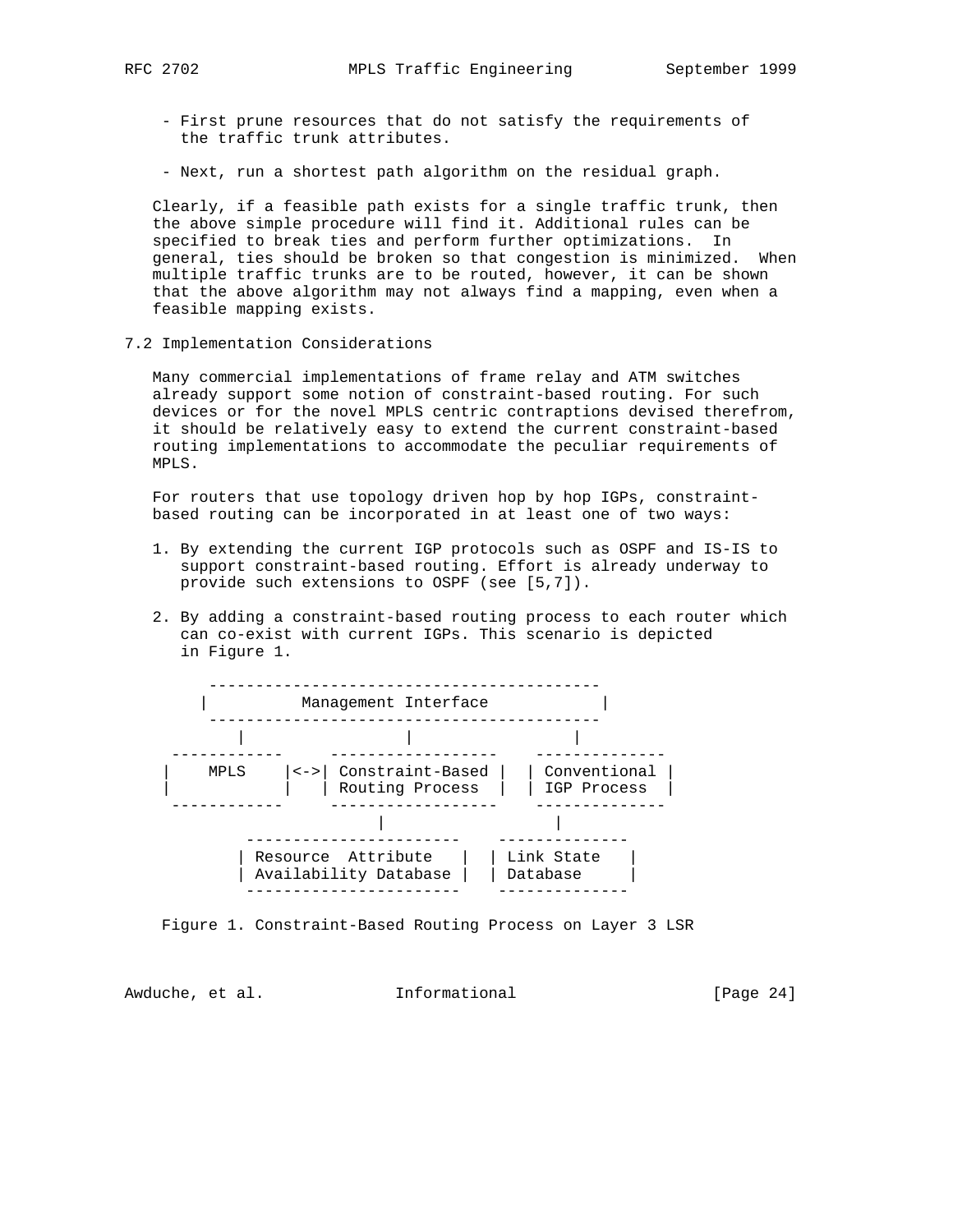There are many important details associated with implementing constraint-based routing on Layer 3 devices which we do not discuss here. These include the following:

- Mechanisms for exchange of topology state information (resource availability information, link state information, resource attribute information) between constraint-based routing processes.
- Mechanisms for maintenance of topology state information.
- Interaction between constraint-based routing processes and conventional IGP processes.
- Mechanisms to accommodate the adaptivity requirements of traffic trunks.
- Mechanisms to accommodate the resilience and survivability requirements of traffic trunks.

 In summary, constraint-based routing assists in performance optimization of operational networks by automatically finding feasible paths that satisfy a set of constraints for traffic trunks. It can drastically reduce the amount of administrative explicit path configuration and manual intervention required to achieve Traffic Engineering objectives.

8.0 Conclusion

 This manuscript presented a set of requirements for Traffic Engineering over MPLS. Many capabilities were described aimed at enhancing the applicability of MPLS to Traffic Engineering in the Internet.

 It should be noted that some of the issues described here can be addressed by incorporating a minimal set of building blocks into MPLS, and then using a network management superstructure to extend the functionality in order to realize the requirements. Also, the constraint-based routing framework does not have to be part of the core MPLS specifications. However, MPLS does require some interaction with a constraint-based routing framework in order to meet the requirements.

Awduche, et al. **Informational** [Page 25]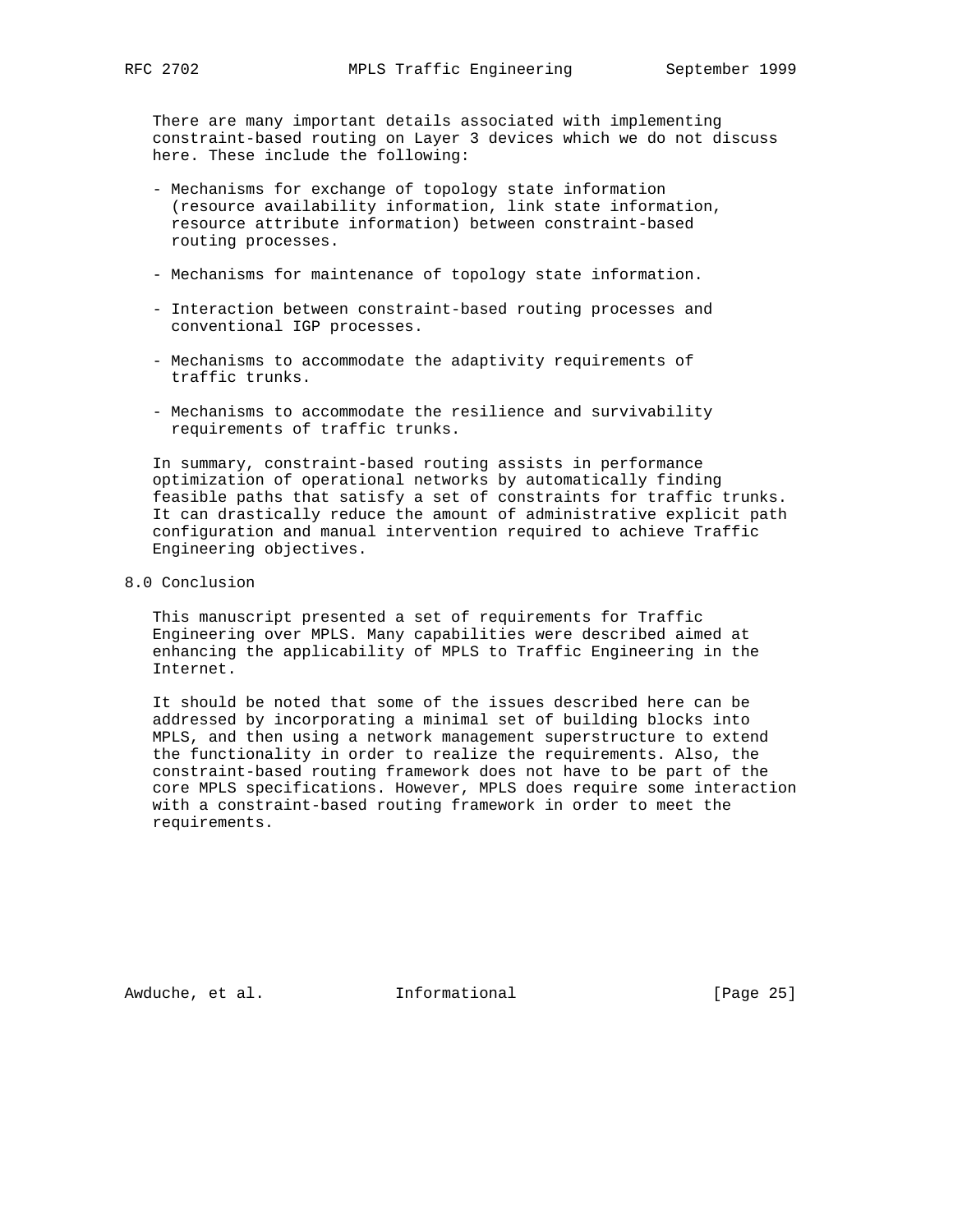### 9.0 Security Considerations

 This document does not introduce new security issues beyond those inherent in MPLS and may use the same mechanisms proposed for this technology. It is, however, specifically important that manipulation of administratively configurable parameters be executed in a secure manner by authorized entities.

## 10.0 References

- [1] Rosen, E., Viswanathan, A. and R. Callon, "A Proposed Architecture for MPLS", Work in Progress.
- [2] Callon, R., Doolan, P., Feldman, N., Fredette, A., Swallow, G. and A. Viswanathan, "A Framework for Multiprotocol Label Switching", Work in Progress.
- [3] Li, T. and Y. Rekhter, "Provider Architecture for Differentiated Services and Traffic Engineering (PASTE)", RFC 2430, October 1998.
- [4] Rekhter, Y., Davie, B., Katz, D., Rosen, E. and G. Swallow, "Cisco Systems' Tag Switching Architecture - Overview", RFC 2105, February 1997.
- [5] Zhang, Z., Sanchez, C., Salkewicz, B. and E. Crawley "Quality of Service Extensions to OSPF", Work in Progress.
- [6] Crawley, E., Nair, F., Rajagopalan, B. and H. Sandick, "A Framework for QoS Based Routing in the Internet", RFC 2386, August 1998.
- [7] Guerin, R., Kamat, S., Orda, A., Przygienda, T. and D. Williams, "QoS Routing Mechanisms and OSPF Extensions", RFC 2676, August 1999.
- [8] C. Yang and A. Reddy, "A Taxonomy for Congestion Control Algorithms in Packet Switching Networks," IEEE Network Magazine, Volume 9, Number 5, July/August 1995.
- [9] W. Lee, M. Hluchyi, and P. Humblet, "Routing Subject to Quality of Service Constraints in Integrated Communication Networks," IEEE Network, July 1995, pp 46-55.
- [10] ATM Forum, "Traffic Management Specification: Version 4.0" April 1996.

Awduche, et al. **Informational** [Page 26]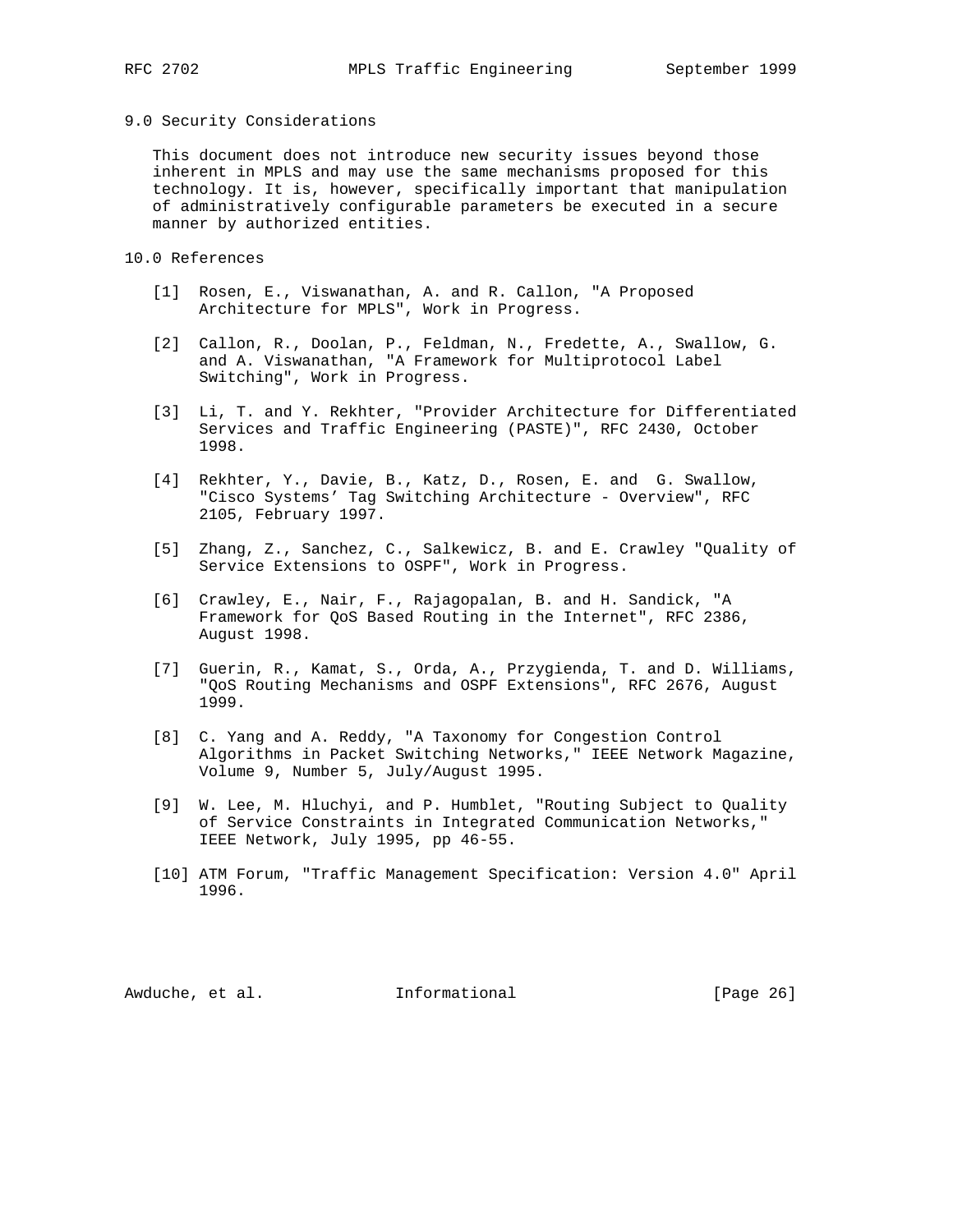# 11.0 Acknowledgments

 The authors would like to thank Yakov Rekhter for his review of an earlier draft of this document. The authors would also like to thank Louis Mamakos and Bill Barns for their helpful suggestions, and Curtis Villamizar for providing some useful feedback.

Awduche, et al. 1nformational [Page 27]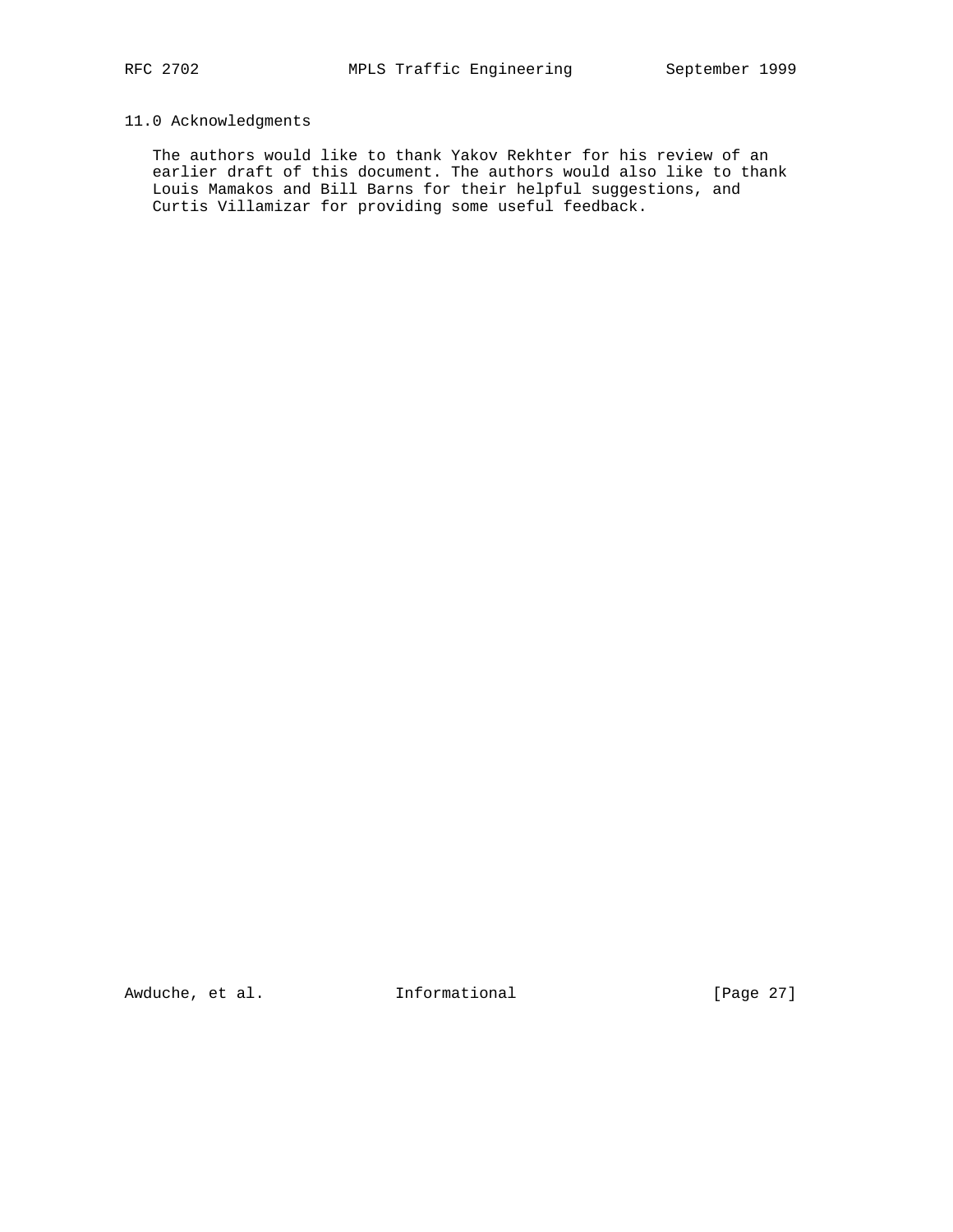12.0 Authors' Addresses

 Daniel O. Awduche UUNET (MCI Worldcom) 3060 Williams Drive Fairfax, VA 22031

 Phone: +1 703-208-5277 EMail: awduche@uu.net

 Joe Malcolm UUNET (MCI Worldcom) 3060 Williams Drive Fairfax, VA 22031

 Phone: +1 703-206-5895 EMail: jmalcolm@uu.net

 Johnson Agogbua UUNET (MCI Worldcom) 3060 Williams Drive Fairfax, VA 22031

 Phone: +1 703-206-5794 EMail: ja@uu.net

 Mike O'Dell UUNET (MCI Worldcom) 3060 Williams Drive Fairfax, VA 22031

 Phone: +1 703-206-5890 EMail: mo@uu.net

 Jim McManus UUNET (MCI Worldcom) 3060 Williams Drive Fairfax, VA 22031

 Phone: +1 703-206-5607 EMail: jmcmanus@uu.net

Awduche, et al. 1nformational [Page 28]